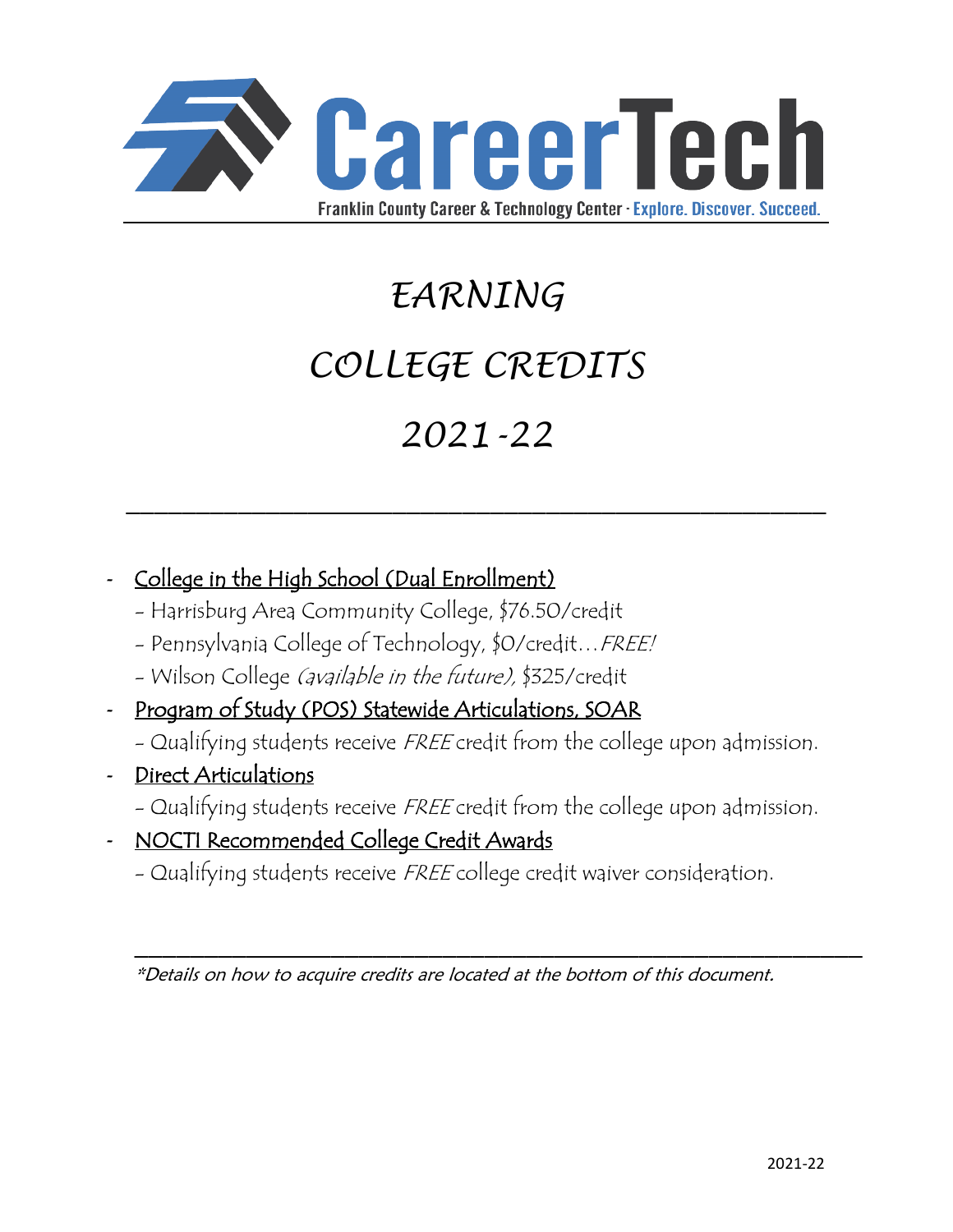# AGRICULTURAL MECHANICS

47.0699, Vehicle Maintenance and Repair Technologies, Other

# Program of Study (POS) Statewide Articulations, SOAR

CareerTech will produce the paperwork for each senior whether they are or are not eligible to be exempt from the following credits at the following post-secondary schools. Visit [www.collegetransfer.net](http://www.collegetransfer.net/) for details:

The following agreements are pending renewal and may take until May 2022+ to finalize: Pennsylvania Highlands Community College – 15 credits

# NOCTI Recommended College Credit Awards

Pass your written NOCTI assessment to receive your recommended credit waiver emailed to you:

3 credits – Recommended to be awarded in Small Engine Technology or General Technology.

1 to 2 additional credits may be awarded based on successful completion of the performance component with the written proficiency exam.

Details and 1500+ colleges in 50 states listed at [www.nocti.org/nccrs.cfm](http://www.nocti.org/nccrs.cfm)

# ALLIED HEALTH

51.0899, Health/Medical Assisting Services, Other

College in the High School – Harrisburg Area Community College

Enrollment is at the beginning of each semester to take one of the following courses in your CareerTech program:

AH 140 – Intro to Allied Health – 3 credits

AH 105 – Medical Terminology – 3 credits

# College in the High School – Pennsylvania College of Technology

Enrollment is at the beginning of each semester to take the following courses in your CareerTech program, must have a 2.0 GPA:

MTR 104 – Basics of Medical Terminology – 3 credits (on hold)

# Program of Study (POS) Statewide Articulations, SOAR

CareerTech will produce the paperwork for each senior whether they are or are not eligible to be exempt from the following credits at the following post-secondary schools. Visit [www.collegetransfer.net](http://www.collegetransfer.net/) for details:

Commonwealth Technical Institute – 9 credits

The following may be pending renewal and may or may not be offered by May 2022+: Career Technology Center of Lackawanna County – 3 credits Crawford County Career & Technical Center Practical Nursing Program – 3 credits Greater Altoona Career & Technology Center – 3 to 6 credits Greater Johnstown Career & Technical Center – 3 credits Fayette County Career and Technical Institute Practical Nursing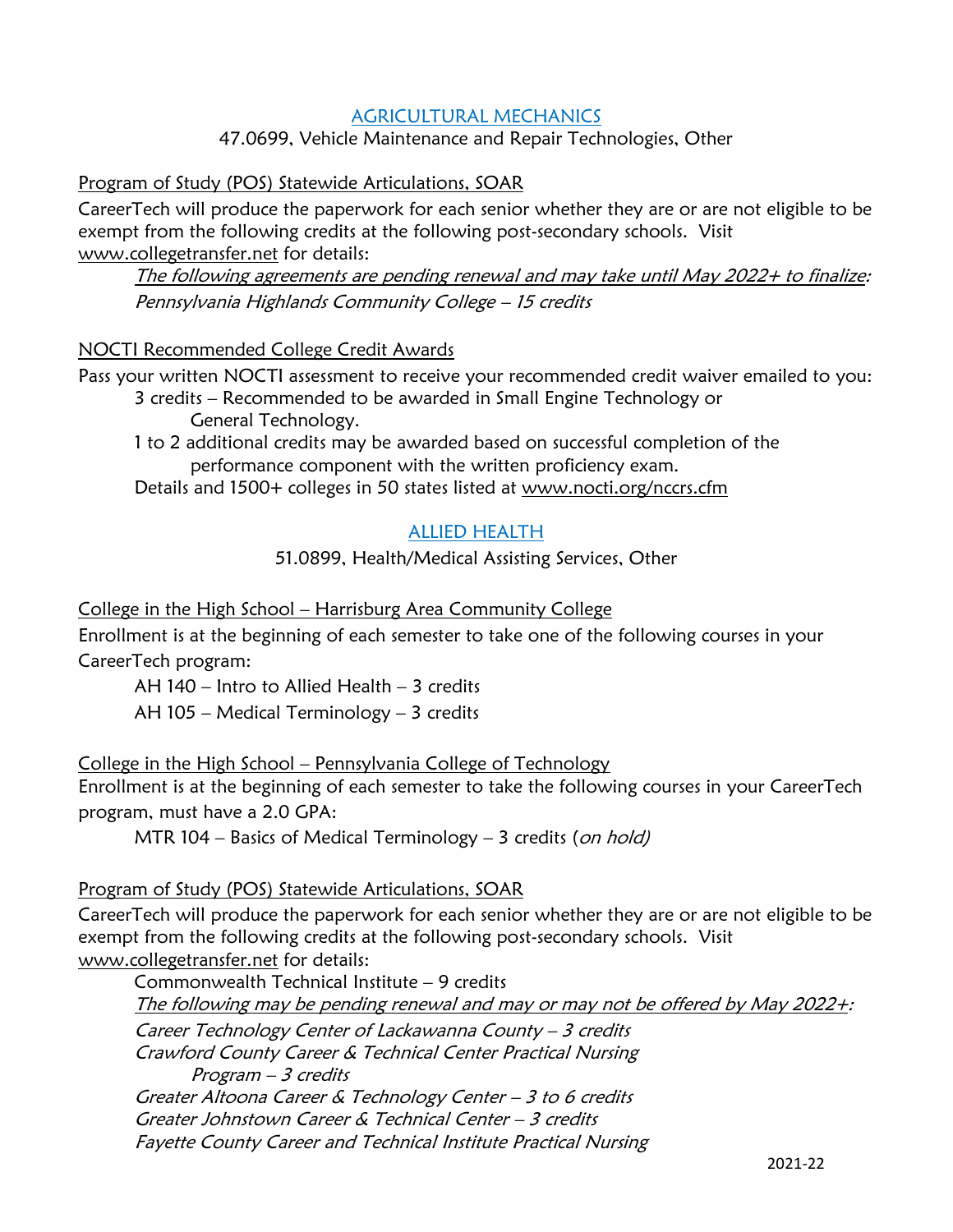Program – 3 credits Greene County Career and Technical Center – 3 credits Harcum College – 6 credits Harrisburg Area Community College – 6 Credits Huntington County Career and Technology Center – 3 Credits Lackawanna College – 1 Credit Lancaster County Career and Technology Center – 2 credits Lenape Area Vocational Technical School Practical Nursing Program – 3 credits Mercyhurst College – 10 credits Northern Tier Career Center – 3 credits Pennsylvania Institute of Technology – 21 credits Western Area Career & Technology Center - 3 credits Wilkes-Barre Area Career & Technical Center – 3 credits

Direct Articulations

Complete articulation form with teacher/counselor to apply to be exempt from these credits at these post-secondary schools:

Harrisburg Area Community College – 3 credits (pending renewal) Pittsburgh Technical College – 4 credits (pending renewal)

# NOCTI Recommended College Credit Awards

Pass your written NOCTI assessment to receive your recommended credit waiver emailed to you: 3 credits – Recommended to be awarded in Health Assisting.

1 to 2 additional credits may be awarded based on successful completion of the performance component.

Details and 1500+ colleges in 50 states listed at [www.nocti.org/nccrs.cfm](http://www.nocti.org/nccrs.cfm)

# AUTOMOTIVE COLLISION & REPAIR

47.0603, Autobody Collision & Repair Technology/Technician

# Program of Study (POS) Statewide Articulations, SOAR

CareerTech will produce the paperwork for each senior whether they are or are not eligible to be exempt from the following credits at the following post-secondary schools. Visit [www.collegetransfer.net](http://www.collegetransfer.net/) for details:

Thaddeus Steven College of Technology – 12 credits The following may be pending renewal and may or may not be offered by May 2022+: Pennsylvania College of Technology – 10 credits

# NOCTI Recommended College Credit Awards

Pass your written NOCTI assessment to receive your recommended credit waiver emailed to you: 3 credits - Recommended to be awarded in Automotive Collision Repair and Refinishing. 1 to 2 additional credits may be awarded based on successful completion of the performance component with the written proficiency exam.

Details and 1500+ colleges in 50 states listed at [www.nocti.org/nccrs.cfm](http://www.nocti.org/nccrs.cfm)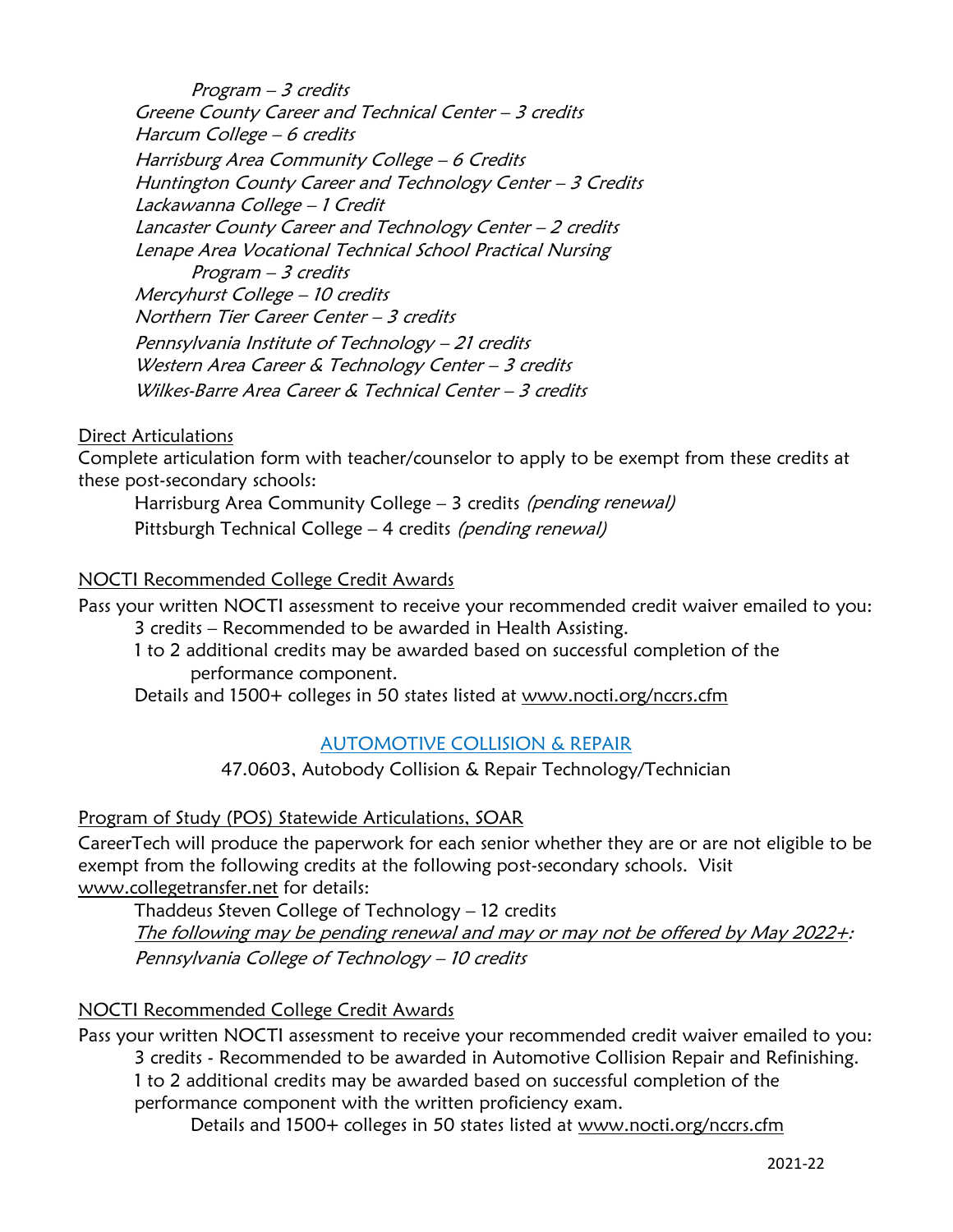# AUTOMOTIVE TECHNOLOGY

# 47.0604, Automobile/Automotive Mechanic Technology/Technician

College in the High School - Harrisburg Area Community College (pending) Enrollment is at the beginning of each semester to take one of the following courses in your CareerTech program:

AUTO 101 – Automotive Fundamentals – 3 credits (pending) AUTO 151 – Braking Systems – 3 credits (pending) AUTO 153 – Suspension Systems – 3 credits (pending)

#### Program of Study (POS) Statewide Articulations, SOAR

CareerTech will produce the paperwork for each senior whether they are or are not eligible to be exempt from the following credits at the following post-secondary schools, Visit [www.collegetransfer.net](http://www.collegetransfer.net/) for details:

Commonwealth Technical Institute – 11 credits Delaware County Community College – 10 credits Luzerne County Community College – 9 credits Northampton County Community College – 9 credits Rosedale Technical Institute – 9.5 credits

The following may be pending renewal and may or may not be offered by May 2022+: Allegheny College of Maryland – 9 to 12 credits Community College of Allegheny County – 9 credits Community College of Philadelphia – 9 credits Harrisburg Area Community College – 9 credits Johnson College – 9 credits Pennsylvania College of Technology – 9 credits Thaddeus Stevens College of Technology – 10 credits

#### Direct Articulations

Complete articulation form with teacher/counselor to apply to be exempt from these credits at these post-secondary schools:

University of Northwestern Ohio – 6 to 12 credits

Harrisburg Area Community College – 3 to 9 credits (pending renewal)

#### NOCTI Recommended College Credit Awards

Pass your written NOCTI assessment to receive your recommended credit waiver emailed to you:

3 credits – Recommended to be awarded in Automotive Trades or Automotive Technician.

1 to 2 additional credits may be awarded based on successful completion of the performance component with the written proficiency exam.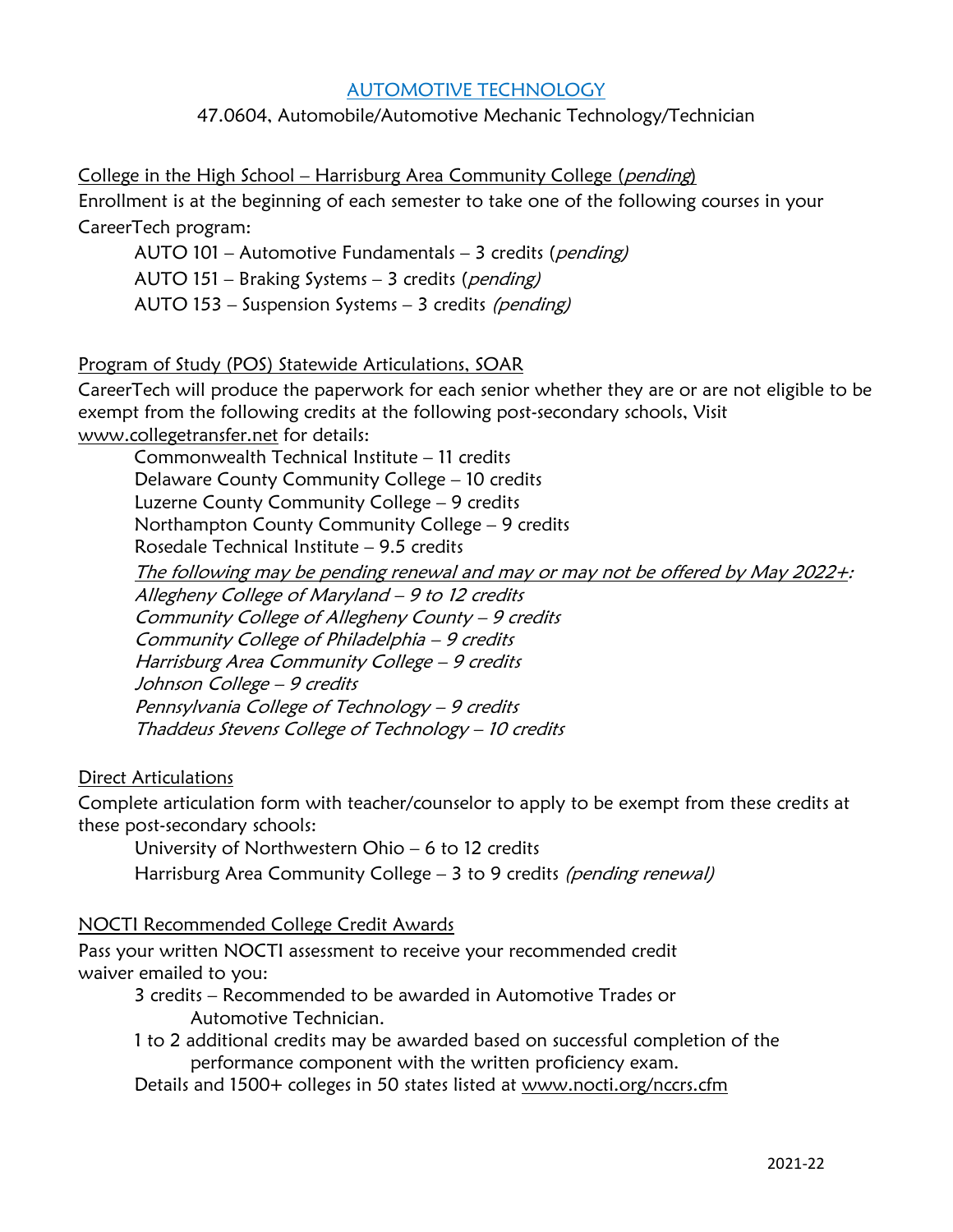# BUILDING CONSTRUCTION TRADES (BCT)

46.9999, Construction Trades/Other

# Program of Study (POS) Statewide Articulations, SOAR

CareerTech will produce the paperwork for each senior whether they are or are not eligible to be exempt from the following credits at the following post-secondary schools. Visit [www.collegetransfer.net](http://www.collegetransfer.net/) for details:

The following may be pending renewal and may or may not be offered by May 2021+: Harrisburg Area Community College – 9 credits

# NOCTI Recommended College Credit Awards

Pass your written NOCTI assessment to receive your recommended credit waiver emailed to you: 1 credit – Recommended to be awarded in Building Construction.

1 to 2 additional credits may be awarded based on successful completion of the performance component with the written proficiency exam.

Details and 1500+ colleges in 50 states listed at [www.nocti.org/nccrs.cfm](http://www.nocti.org/nccrs.cfm)

# **CARPENTRY**

# 46.0201, Carpentry/Carpenter

College in the High School – Pennsylvania College of Technology

Enrollment is at the beginning of each semester to take one or more of the following courses in your CareerTech program, must have a 2.0 GPA:

BCT 103 – Construction Hand and Power Tools – 1 credit

BCT 109 – Framing Principles – 4 credits

# Program of Study (POS) Statewide Articulations, SOAR

CareerTech will produce the paperwork for each senior whether they are or are not eligible to be exempt from the following credits at the following post-secondary schools. Visit [www.collegetransfer.net](http://www.collegetransfer.net/) for details:

Delaware County Community College – 9 credits The following may be pending renewal and may or may not be offered by May 2022+: Clarion University of PA – 9 credits Commonwealth Technical Institute – 11 credits Harrisburg Area Community College – 9 credits Johnson College – 10 credits Orleans Technical Institute – 1.5 credits Thaddeus Stevens College of Technology – 9 credits

# NOCTI Recommended College Credit Awards

Pass your written NOCTI assessment to receive your recommended credit waiver emailed to you: 3 credits – Recommended to be awarded in Residential Carpentry.

1 to 2 additional credits may be awarded based on successful completion of the performance component with the written proficiency exam.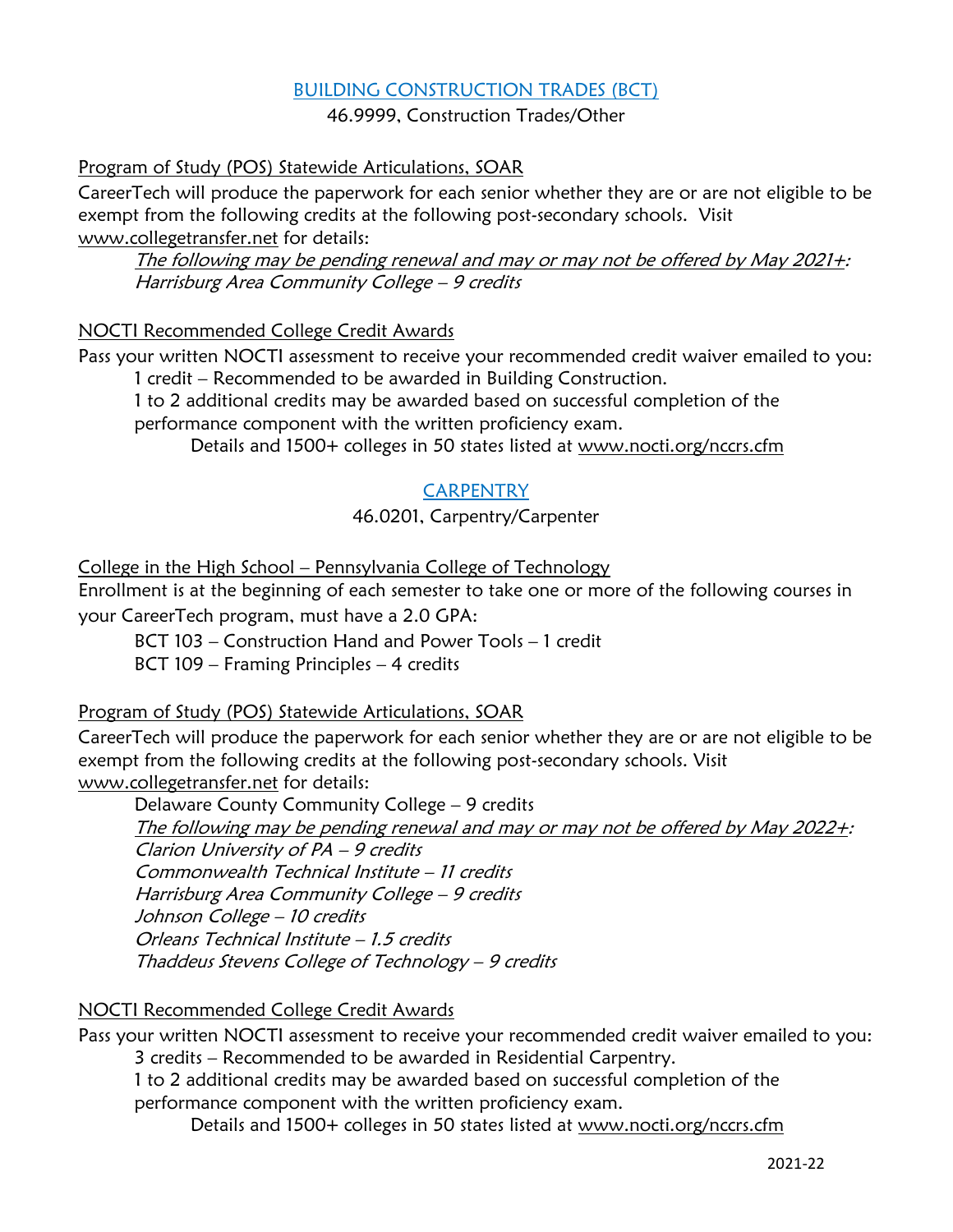# COMPUTER INTEGRATED MANUFACTURING (CIM)

48.0501, Machine Tool Technologist/Machinist

College in the High School – Pennsylvania College of Technology Enrollment is at the beginning of each semester to take one or more of the following courses in

your CareerTech program, must have a 2.0 GPA:

MTT 118 – Mill Application – 4 credits

MMT 119 – Lathe Applications – 4 credits

# Program of Study (POS) Statewide Articulations, SOAR

CareerTech will produce the paperwork for each senior whether they are or are not eligible to be exempt from the following credits at the following post-secondary schools. Visit [www.collegetransfer.net](http://www.collegetransfer.net/) for details:

Butler Community College – 9 credits Delaware County Community College – 10 credits Thaddeus Stevens College of Technology – 11 credits The following may be pending renewal and may or may not be offered by May 2022: Clarion University of PA – 9 credits Luzerne County Community College – 7 credits Pennsylvania College of Technology – 11 credits Reading Area Community College – 12 credits Westmoreland County Community College - 12 credits

# **COSMETOLOGY**

12.0401 Cosmetology/Cosmetologist, General

# Direct Articulations

Complete articulation form early in your final semester with your teacher/counselor to apply to be exempt from these credits at this post-secondary schools. Must pass placement exams:

McCann School of Business and Technology – up to 32 credits (agreement pending through Lewisburg campus)

- o Associates in Specialized Business Degree, Business Administration
- o Associates in Specialized Business Degree, Professional Massage Therapy

# NOCTI Recommended College Credit Awards

Pass your written NOCTI assessment to receive your recommended credit waiver emailed to you:

3 credits – Recommended to be awarded in Fundamentals of Cosmetology.

1 to 2 additional credits may be awarded based on successful completion of the performance component with the written proficiency exam.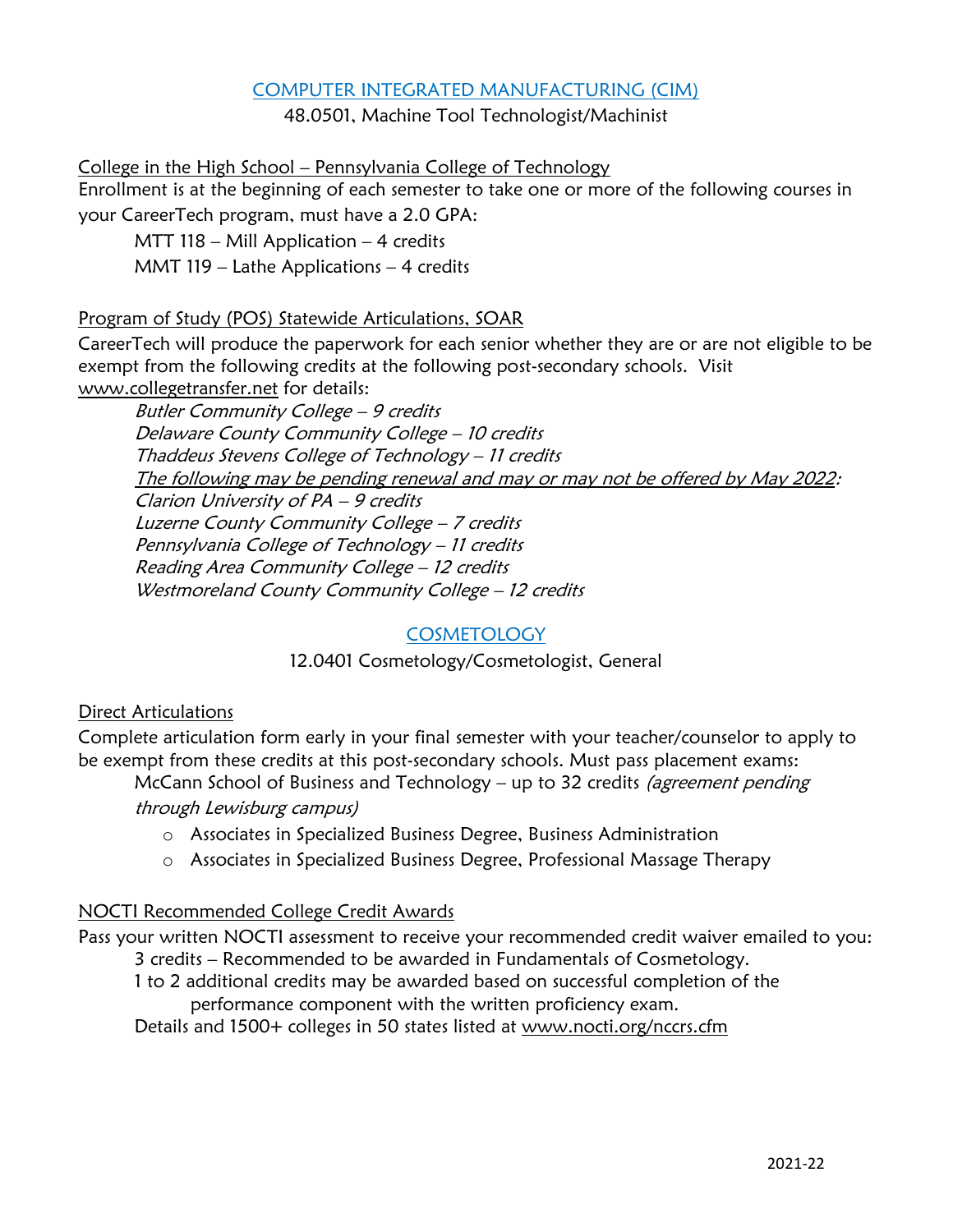# CULINARY ARTS

#### 12.0508, Institutional Food Workers

College in the High School – Pennsylvania College of Technology (pending for 2021-22) Enrollment is at the beginning of each semester to take one or more of the following courses in your CareerTech program, must have a 2.0 GPA:

FHD 118 – Sanitation – 1 credit (pending) FHD 137 – Introductory Baking – 3 credits (pending)

# Program of Study (POS) Statewide Articulations, SOAR

CareerTech will produce the paperwork for each senior whether they are or are not eligible to be exempt from the following credits at the following post-secondary schools. Visit [www.collegetransfer.net](http://www.collegetransfer.net/) for details:

Allegany College of Maryland – 9 credits Commonwealth Technical Institute – 10 credits Delaware County Community College – 9 credits Harrisburg Area Community College, Harrisburg – 9 credits Montgomery County Community College, Central Campus – 10 credits Pittsburgh Technical College – 9 credits Westmoreland County Community College – 9 to 12 credits The following may be pending renewal and may or may not be offered by May 2022+: Community College of Beaver County – 13 credits Community College of Philadelphia – 10 credits Lakawanna College – 9 credits Luzerne County Community College – 6 to 9 credits Pennsylvania College of Technology – 9 to 12 credits SUNY College of Agriculture and Technology at Cobleskill – 8 credits Westmoreland County Community College – 10 to 13 credits

# Direct Articulations

Complete articulation form with teacher/counselor to apply to be exempt from these credits at this post-secondary schools:

Culinary Institute of America  $-1.5$  to 3 credits Pittsburgh Technical College – 1 to 14 credits

# NOCTI Recommended College Credit Awards

Pass your written NOCTI assessment to receive your recommended credit waiver emailed to you: 4 credits – Recommended to be awarded in Fundamental or Intermediate Culinary Arts, Food and Beverage Management, or Restaurant Management.

1 to 2 additional credits may be awarded based on successful completion of the performance component with the written proficiency exam.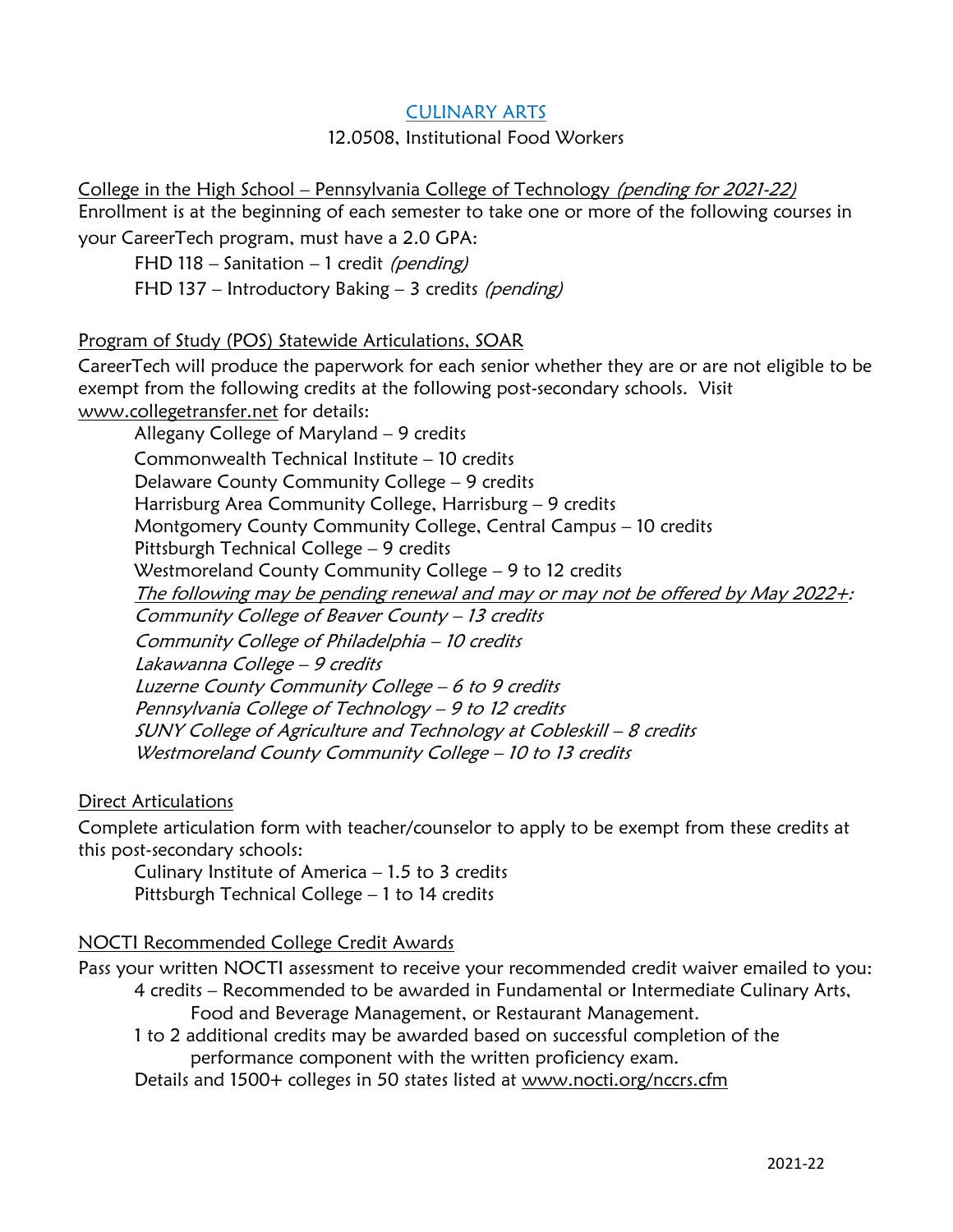# DENTAL ASSISTING

# 51.0601, Dental Assisting/Assistant

College in the High School – Pennsylvania College of Technology

Enrollment is at the beginning of each semester to take one or more of the following courses in your CareerTech program, must have a 2.0 GPA:

DEN 111 – Dental Terminology – 1 credit (on hold)

# Program of Study (POS) Statewide Articulations, SOAR

CareerTech will produce the paperwork for each senior whether they are or are not eligible to be exempt from the following credits at the following post-secondary schools. Visit [www.collegetransfer.net](http://www.collegetransfer.net/) for details:

The following may be pending renewal and may or may not be offered by May 2022+: Greater Altoona Career & Technology Center – 9 credits Harcum College – 8 credits Harrisburg Area Community College – 12 credits Manor College – 10 credits Westmoreland County Community College - 8 credits

# NOCTI Recommended College Credit Awards

Pass your written NOCTI assessment to receive your recommended credit waiver emailed to you: 3 credits – Recommended to be awarded in Dental Assisting.

1 to 2 additional credits may be awarded based on successful completion of the performance component with the written proficiency exam.

Details and 1500+ colleges in 50 states listed at [www.nocti.org/nccrs.cfm](http://www.nocti.org/nccrs.cfm)

# DIESEL MECHANICS

47.0613, Medium/Heavy Vehicle & Truck Technology/Technician

# Program of Study (POS) Statewide Articulations, SOAR

CareerTech will produce the paperwork for each senior whether they are or are not eligible to be exempt from the following credits at the following post-secondary schools. Visit [www.collegetransfer.net](http://www.collegetransfer.net/) for details:

The following may be pending renewal and may or may not be offered by May 2022+: Johnson College - 7 credits

# Direct Articulations

Complete articulation form with teacher/counselor to apply to be exempt from these credits at this post-secondary schools:

University of Northwestern Ohio – 6 to 12 credits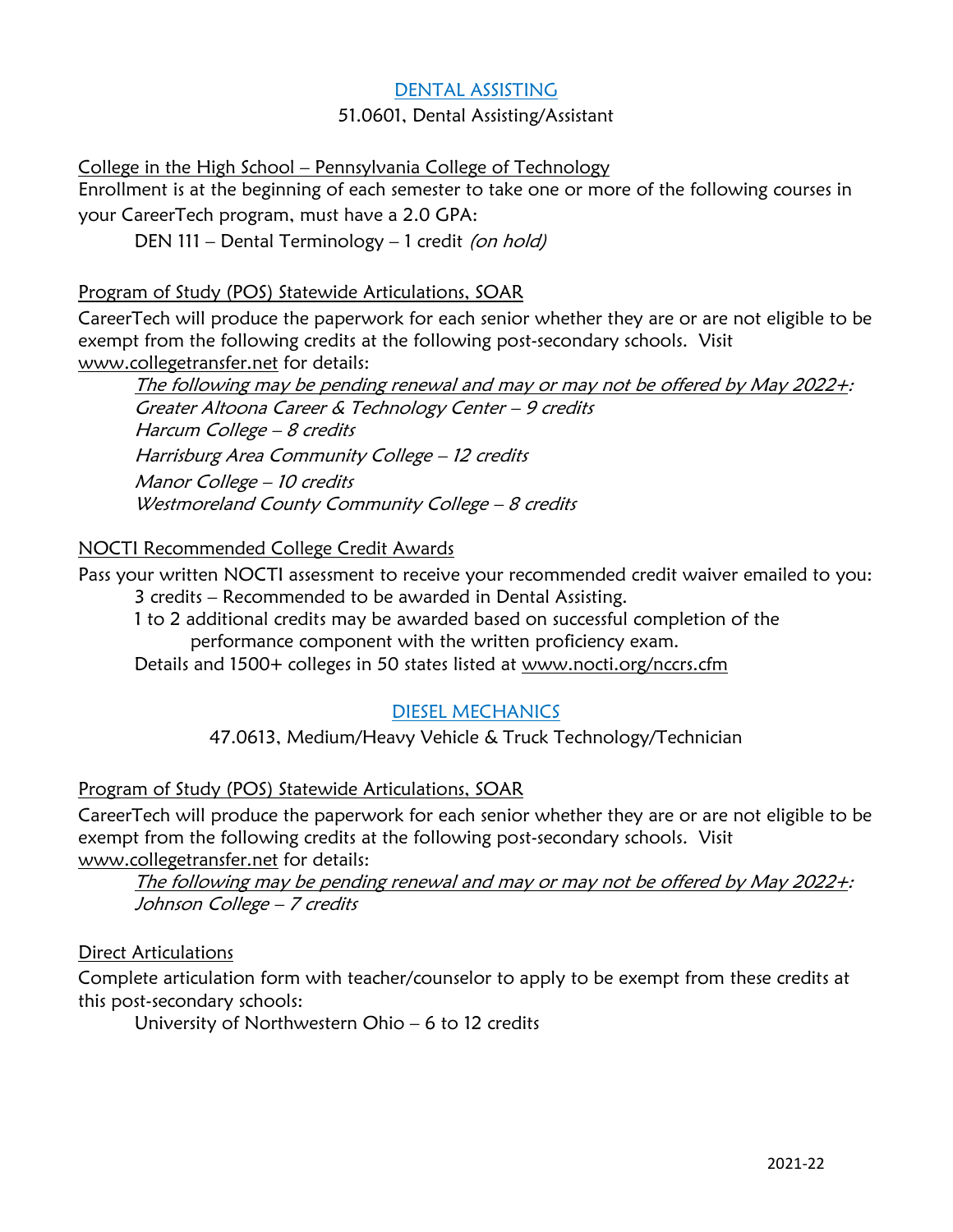NOCTI Recommended College Credit Awards

Pass your written NOCTI assessment to receive your recommended credit waiver emailed to you:

- 3 credits Recommended to be awarded in Automotive or Diesel Technology.
- 1 to 2 additional credits may be awarded based on successful completion of the performance component with the written proficiency exam.

Details and 1500+ colleges in 50 states listed at [www.nocti.org/nccrs.cfm](http://www.nocti.org/nccrs.cfm)

# EARLY CHILDHOOD DEVELOPMENT

# 19.0708, Childcare and Support Services Management

# Program of Study (POS) Statewide Articulations, SOAR

CareerTech will produce the paperwork for each senior whether they are or are not eligible to be exempt from the following credits at the following post-secondary schools. Visit [www.collegetransfer.net](http://www.collegetransfer.net/) for details:

Community College of Beaver County – 9 credits Harcum College – 9 credits Luzerne County Community College – 9 credits The following may be pending renewal and may or may not be offered by May 2022+: TBA

# NOCTI Recommended College Credit Awards

Pass your written NOCTI assessment to receive your recommended credit waiver emailed to you: 3 credits - Recommended to be awarded in Child Care and Support Services Management.

1 to 2 additional credits may be awarded based on successful completion of the performance component with the written proficiency exam.

Details and 1500+ colleges in 50 states listed at [www.nocti.org/nccrs.cfm](http://www.nocti.org/nccrs.cfm)

# ELECTRICAL OCCUPATIONS

46.0399, Electrical & Power Transmissions Installers/Other

# College in the High School – Harrisburg Area Community College

Enrollment is at the beginning of each semester to take one or more of the following courses in your CareerTech program:

ELOC 153 – Fundamentals of Electricity – 4 credits

ELOC 157 – Electrical Wiring  $1 - 4$  credits

ELOC 172 – National Electric Code – 2 credits

IA 201 – Motors & Controls – 4 credits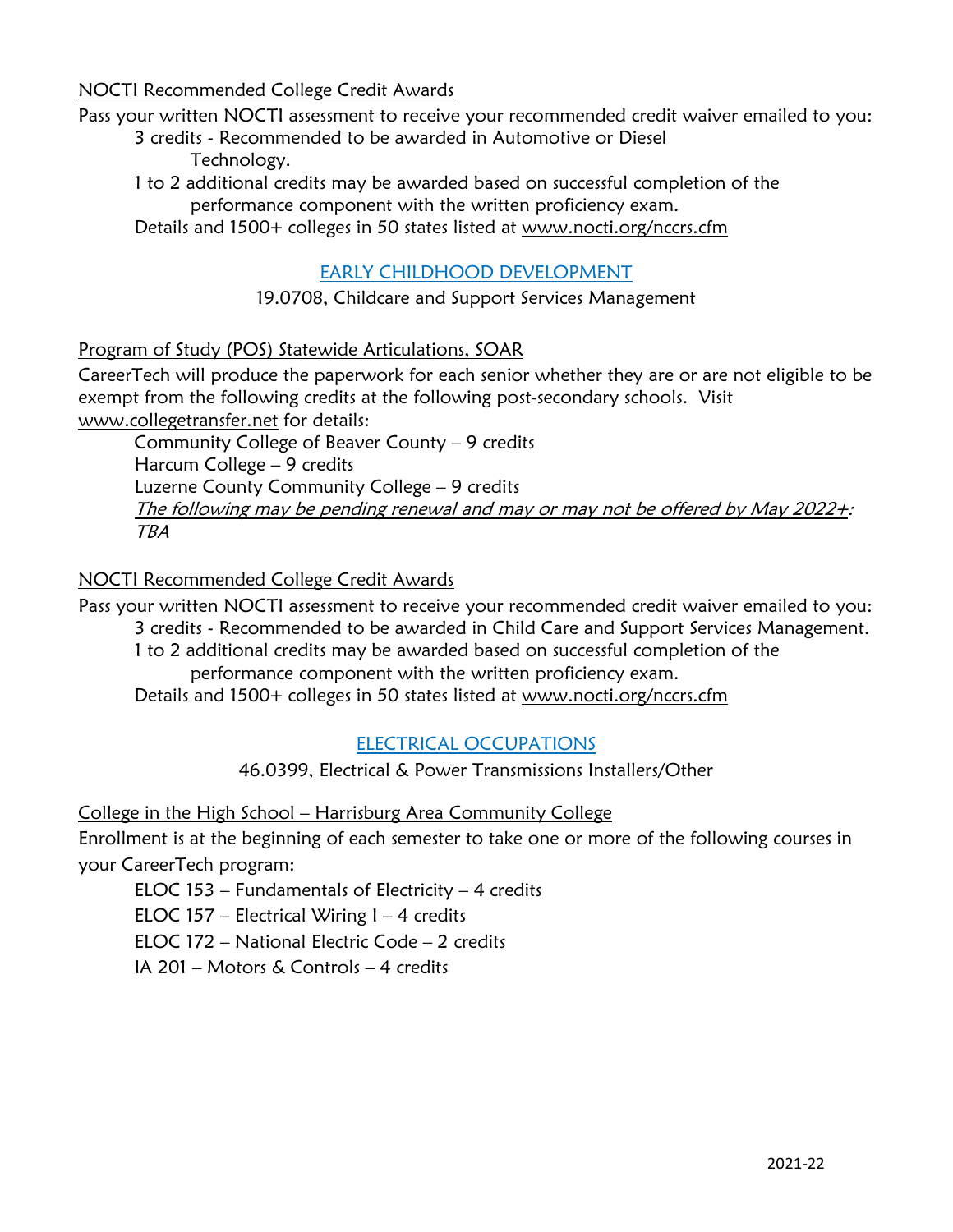# Program of Study (POS) Statewide Articulations, SOAR

CareerTech will produce the paperwork for each senior whether they are or are not eligible to be exempt from the following credits at the following post-secondary schools. Visit [www.collegetransfer.net](http://www.collegetransfer.net/) for details:

Rosedale Technical College – 9 credits

The following may be pending renewal and may or may not be offered by May 2022+: Harrisburg Area Community College – 10 credits Orleans Technical Institute – .5 credit

# Direct Articulations

Complete articulation form with teacher/counselor to apply to be exempt from these credits at this post-secondary schools:

Pittsburgh Technical College – up to 15 credits

# NOCTI Recommended College Credit Awards

Pass your written NOCTI assessment to receive your recommended credit waiver emailed to you: 3 credits – Recommended to be awarded in Engineering, General Technology or

Introduction to Electrical Power and Transmission Technology.

1 to 2 additional credits may be awarded based on successful completion of the performance component with the written proficiency exam.

Details and 1500+ colleges in 50 states listed at [www.nocti.org/nccrs.cfm](http://www.nocti.org/nccrs.cfm)

# **ELECTRONICS**

15.0303, Electrical, Electronic Communications Engineering Technology/Technician

# Program of Study (POS) Statewide Articulations, SOAR

CareerTech will produce the paperwork for each senior whether they are or are not eligible to be exempt from the following credits at the following post-secondary schools. Visit [www.collegetransfer.net](http://www.collegetransfer.net/) for details:

Northampton Community College – 9 credits The following may be pending renewal and may or may not be offered by May 2022+: Butler County Community College – 4 credits Clarion University of PA – 9 credits Community College of Allegheny County – 6 to 10 credits Harrisburg Area Community College – 10 credits Johnson College – 9 credits Lehigh Carbon Community College – 11 credits Luzerne County Community College – 4 credits Montgomery County Community College Central Campus – 12 credits Pennsylvania College of Technology – 14 credits Thaddeus Stevens College of Technology – 8 credits Westmoreland County Community College - 12 credits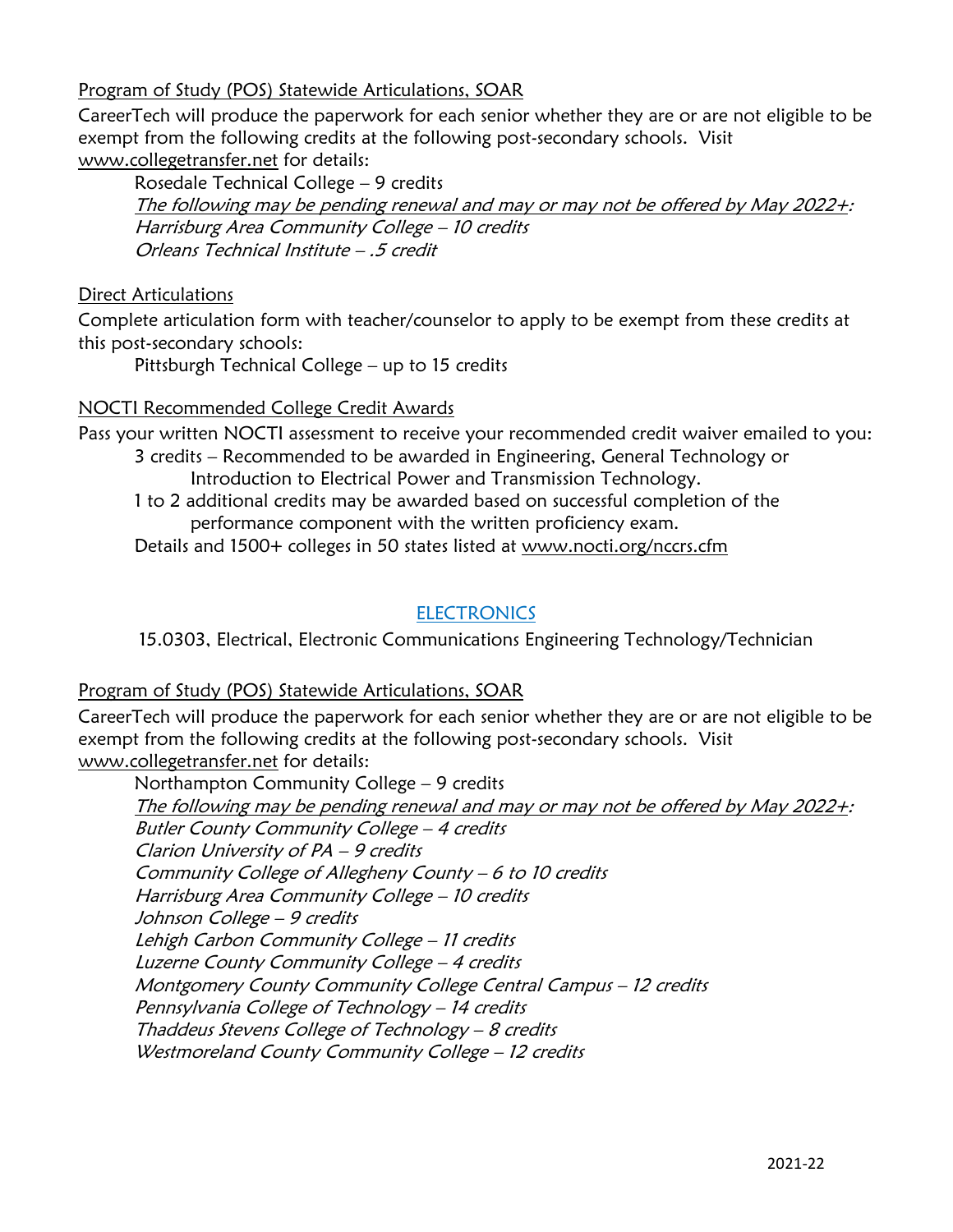# Direct Articulations

Complete articulation form with teacher/counselor to apply to be exempt from these credits at these post-secondary schools:

Hagerstown Community College (HCC) – 3 - 13 credits

o Must complete FCCTC program with an 80% or higher

Pittsburgh Technical College – up to 14 credits

# NOCTI Recommended College Credit Awards

Pass your written NOCTI assessment to receive your recommended credit waiver emailed to you:

3 credits – Recommended to be awarded in Electronics, Introduction to Electrical Engineering Technology or General Technology.

1 to 2 additional credits may be awarded based on successful completion of the performance component with the written proficiency exam.

Details and 1500+ colleges in 50 states listed at [www.nocti.org/nccrs.cfm](http://www.nocti.org/nccrs.cfm)

# ENGINEERING TECHNOLOGY

15.9999, Engineering Technology/Technician

College in the High School – Pennsylvania College of Technology

Enrollment is at the beginning of each semester to take one or more of the following courses in your CareerTech program, must have a 2.0 GPA:

CAD 122 – 3D Parametric Modeling, using Inventor – 3 credits

EET 124 – Engineering, Technology, & Society – 3 credits

# Program of Study (POS) Statewide Articulations, SOAR

CareerTech will produce the paperwork for each senior whether they are or are not eligible to be exempt from the following credits at the following post-secondary schools. Visit [www.collegetransfer.net](http://www.collegetransfer.net/) for details:

Luzerne County Community College – 10 to 11 credits The following may be pending renewal and may or may not be offered by May 2022+: Harrisburg Area Community College – 8 credits Montgomery County Community College Central Campus – 12 credits

Direct Articulations

Pittsburgh Technical College – 7 credits

# NOCTI Recommended College Credit Awards

Pass your written NOCTI assessment to receive your recommended credit waiver emailed to you: 3 credits – Recommended to be awarded in Engineering Technology.

1 to 2 additional credits may be awarded based on successful completion of the performance component with the written proficiency exam.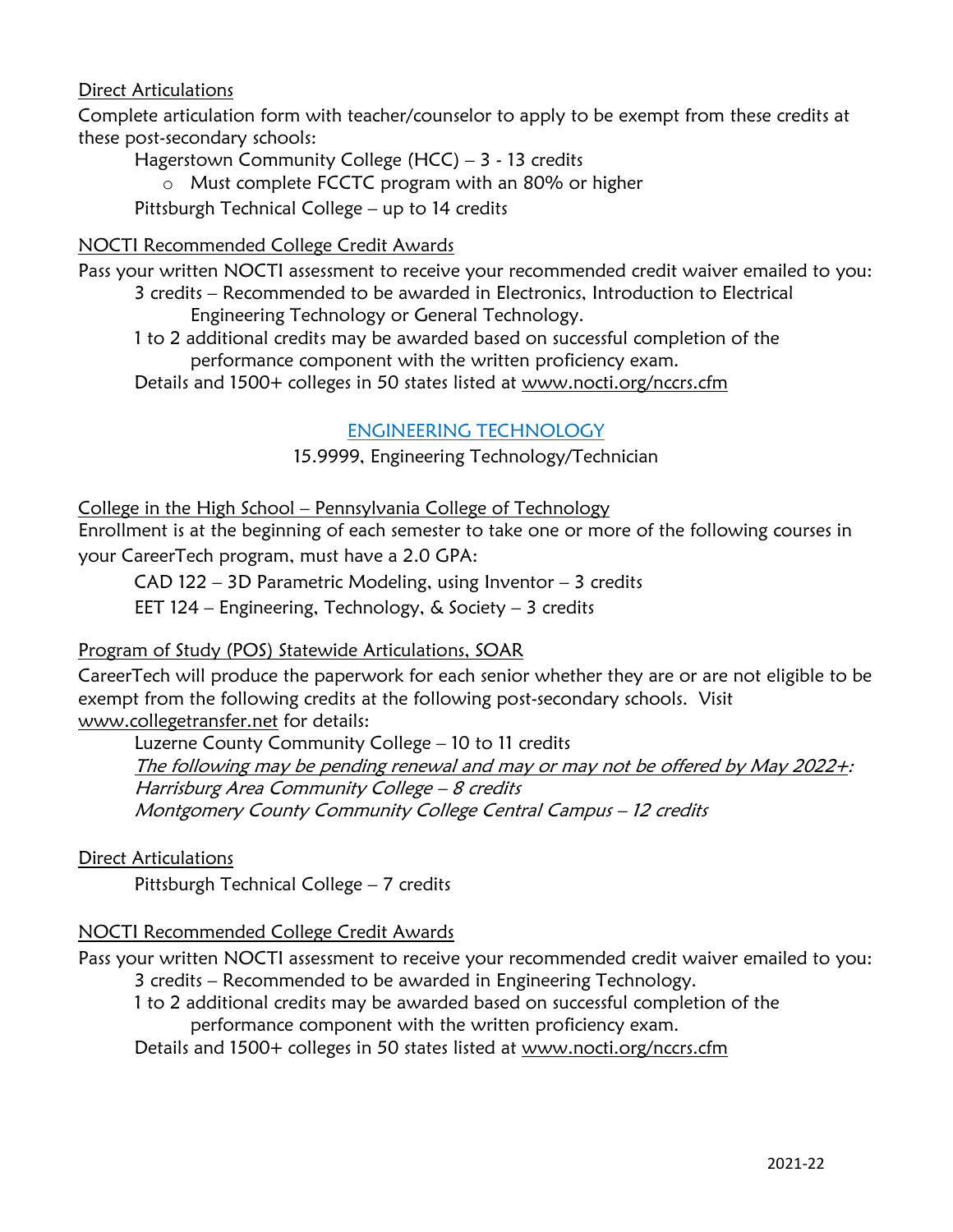# GRAPHIC COMMUNICATIONS

# 10.0399, Graphic Communications/Other

# Program of Study (POS) Statewide Articulations, SOAR

CareerTech will produce the paperwork for each senior whether they are or are not eligible to be exempt from the following credits at the following post-secondary schools. Visit [www.collegetransfer.net](http://www.collegetransfer.net/) for details:

Thaddeus Stevens College of Technology – 11 credits The following may be pending renewal and may or may not be offered by May 2022+: Commonwealth Technical Institute – 12 credits Westmoreland County Community College – 9 credits

# Direct Articulations

Complete articulation form with teacher/counselor to apply to be exempt from these credits at this post-secondary schools:

Academy for Media Productions – \$2000 tuition credit

Hagerstown Community College (HCC) – 3 credits

- o Must complete FCCTC Graphics program
- o Must complete GDT 116 or GDT 142 with a "B" or better

Pittsburgh Technical College – 1 to 8 credits

# NOCTI Recommended College Credit Awards

Pass your written NOCTI assessment to receive your recommended credit waiver emailed to you: 3 credits – Recommended to be awarded in Graphic Production Technology.

1 to 2 additional credits may be awarded based on successful completion of the

performance component with the written proficiency exam.

Details and 1500+ colleges in 50 states listed at [www.nocti.org/nccrs.cfm](http://www.nocti.org/nccrs.cfm)

# HEATING, VENTILATION, & AIR CONDITIONING (HVAC)

47.0201, Heating, Ventilation, Air Conditioning, & Refrigeration Maintenance Technology/Technician

# College in the High School – Harrisburg Area Community College

Enrollment is at the beginning of each semester to take one or more of the following courses in your CareerTech program:

HVAC 101 – Basic Electrical Fundamentals – 4 credits

HVAC 103 – Fundamentals of  $A/C - 4$  credits

HVAC 109 – Heating Systems – 4 credits

# Program of Study (POS) Statewide Articulations, SOAR

CareerTech will produce the paperwork for each senior whether they are or are not eligible to be exempt from the following credits at the following post-secondary schools. Visit [www.collegetransfer.net](http://www.collegetransfer.net/) for details:

Greater Altoona Career & Technology Center – 9 credits Luzerne County Community College – 11 credits Northampton Community College – 9 credits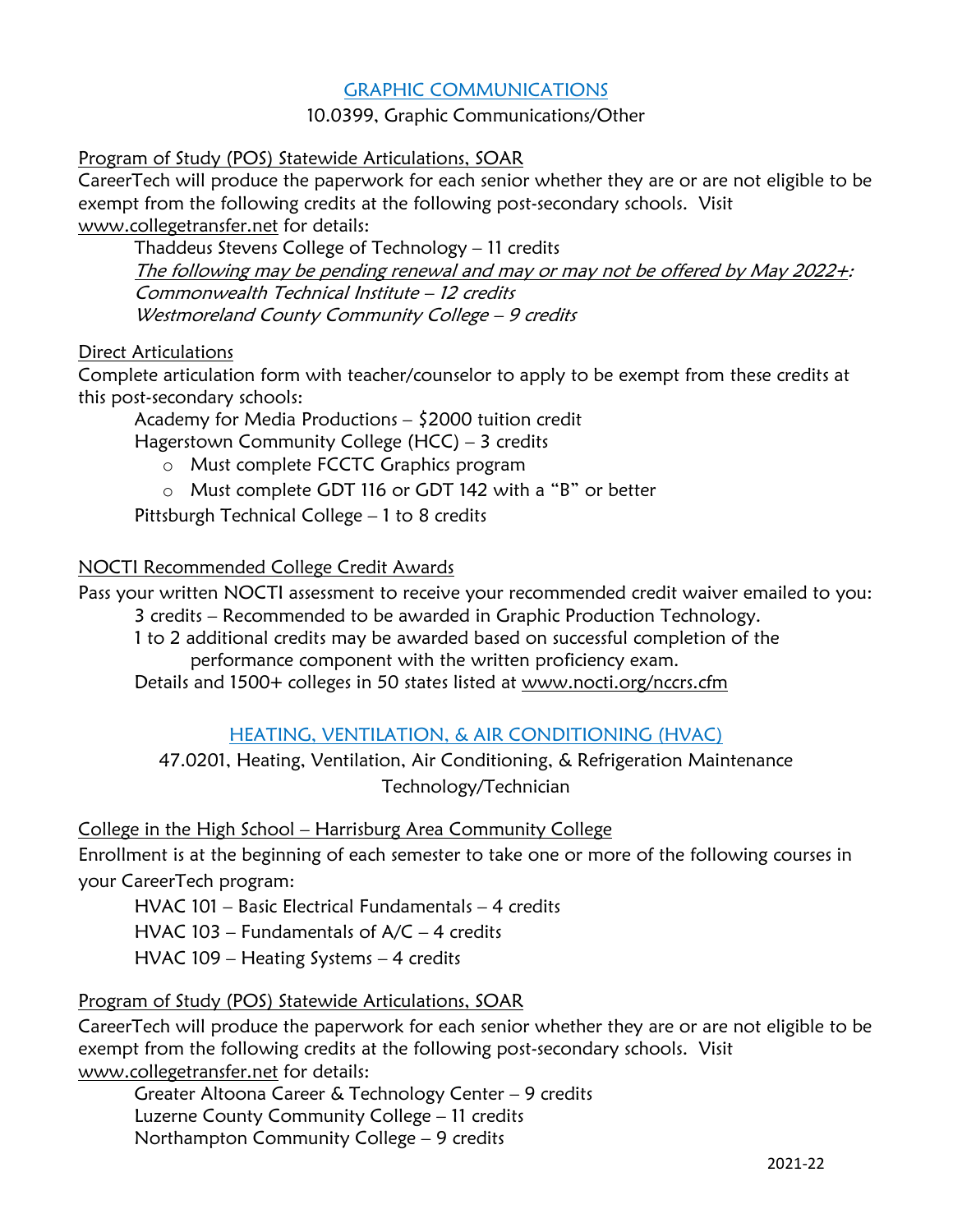Rosedale Technical College – 9.50 credits Thaddeus Stevens College of Technology – 10 credits The following may be pending renewal and may or may not be offered by May 2022+: Butler County Community College – 12 credits Clarion University of PA – 9 credits Community College of Allegheny County – 10 credits Delaware County Community College – 9 credits Harrisburg Area Community College – 9 credits Johnson College – 10 credits Lehigh Carbon Community College – 9 credits Orleans Technical Institute – 1 credit Pittsburgh Technical College – 11 credits Westmoreland County Community College - 10 credits

# Direct Articulations

Complete articulation form with teacher/counselor to apply to be exempt from these credits at this post-secondary schools:

University of Northwestern Ohio – 6 credits Pittsburgh Technical College – up to 11 credits

#### NOCTI Recommended College Credit Awards

Pass your written NOCTI assessment to receive your recommended credit waiver emailed to you:

3 credits – Recommended to be awarded in HVAC or General Technology.

1 to 2 additional credits may be awarded based on successful completion of the performance component with the written proficiency exam.

Details and 1500+ colleges in 50 states listed at [www.nocti.org/nccrs.cfm](http://www.nocti.org/nccrs.cfm)

Information Systems Technology (IST) - NETWORKING

11.0901, Computer System Networking

College in the High School – Pennsylvania College of Technology

Enrollment is at the beginning of each semester to take one or more of the following courses in your CareerTech program, must pass a math placement test and have a 2.0 GPA:

EET  $145$  – Networking  $1 - 4$  credits

# Program of Study (POS) Statewide Articulations, SOAR

CareerTech will produce the paperwork for each senior whether they are or are not eligible to be exempt from the following credits at the following post-secondary schools. Visit [www.collegetransfer.net](http://www.collegetransfer.net/) for details:

Bucks County Community College – 12 credits Butler County Community College – 10 credits Community College of Beaver County – 10 credits Luzerne County Community College – 9 credits Northampton Community College – 10 credits Thaddeus Stevens College of Technology – 9 credits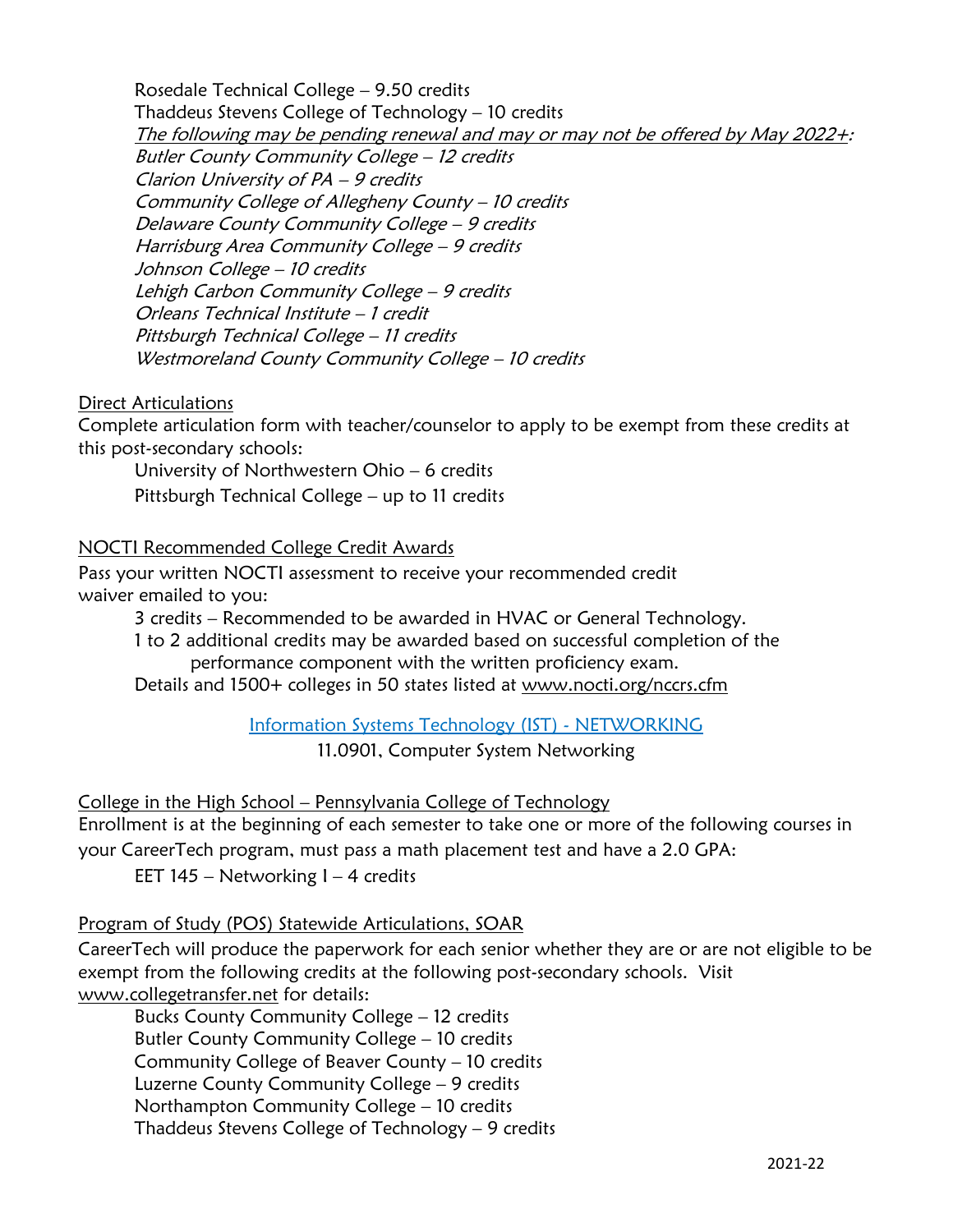The following may be pending renewal and may or may not be offered by May 2022+: Allegheny College of Maryland – 13 credits Clarion University of PA – 9 credits Community College of Allegheny County – 9 credits Community College of Philadelphia – 7 to 11 credits Delaware County Community College – 9 credits Harrisburg Area Community College – 13 to 16 credits Johnson College – 11 credits Lehigh Carbon Community College – 9 credits Montgomery County Community College, Central Campus – 6 credits Mount Aloysius College – 9 credits Peirce College – 9 credits Pennsylvania Highlands Community College – 10 credits Pittsburgh Technical College – 13 credits Reading Area Community College – 9 to 12 credits Westmoreland County Community College - 9 credits

# Direct Articulations

Complete articulation form with teacher/counselor to apply to be exempt from these credits at these post-secondary schools:

Hagerstown Community College (HCC) – 3 to 9 credits

- o Must complete FCCTC program with an 80% or higher
- o Some credits require receipt of PA Skills Certificate

Pittsburgh Technical College – 4 to 13 credits

# NOCTI Recommended College Credit Awards

Pass your written NOCTI assessment to receive your recommended credit waiver emailed to you:

3 credits – Recommended to be awarded in Computer Networking,

Computer Science, or Computer Information Systems.

1 to 2 additional credits may be awarded based on successful completion of the performance component with the written proficiency exam.

Details and 1500+ colleges in 50 states listed at [www.nocti.org/nccrs.cfm](http://www.nocti.org/nccrs.cfm)

Information Systems Technology (IST) - TECHNOLOGY

15.1202, Computer Technology/Computer Systems Technology

# College in the High School – Pennsylvania College of Technology

Enrollment is at the beginning of each semester to take one or more of the following courses in your CareerTech program, must pass a math placement test and have a 2.0 GPA:

EET  $145$  – Networking  $1 - 4$  credits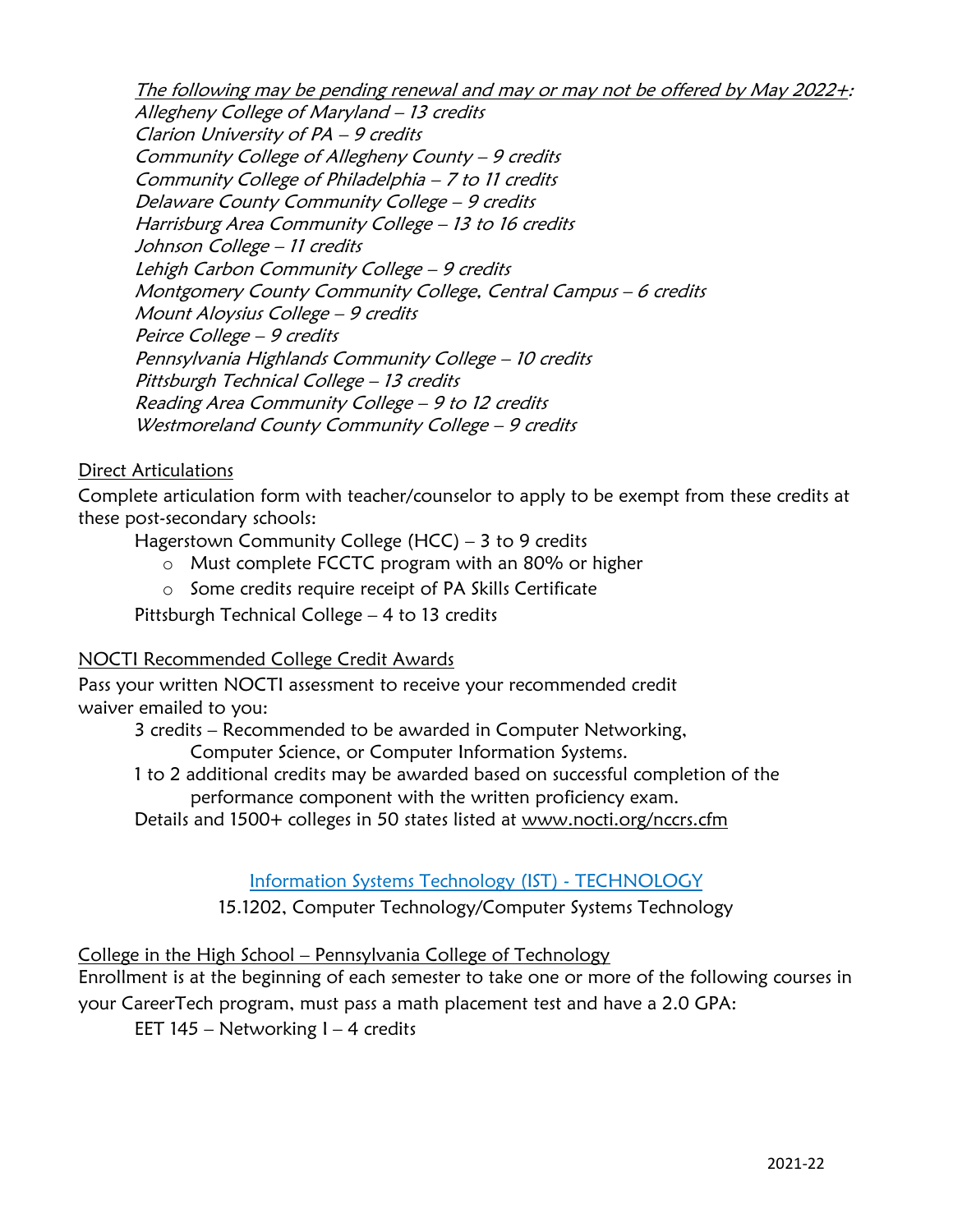Program of Study (POS) Statewide Articulations, SOAR

CareerTech will produce the paperwork for each senior whether they are or are not eligible to be exempt from the following credits at the following post-secondary schools. Visit [www.collegetransfer.net](http://www.collegetransfer.net/) for details:

Community College of Philadelphia – 11 credits Commonwealth Technical Institute – 11 credits Pennsylvania Highlands Community College – 13 credits Pittsburgh Technical College – 9 credits The following may be pending renewal and may or may not be offered by May 2022+: Bucks County Community College – 8 credits Clarion University of Pennsylvania – 9 credits Community College of Allegheny County – 6 credits Harrisburg Area Community College – 9 credits Manor College – 6 to 9 credits Mercyhurst University – 9 credits Reading Area Community College – 9 credits Westmoreland County Community College - 3 to 12 credits

# Direct Articulations

Complete articulation form with teacher/counselor to apply to be exempt from these credits at these post-secondary schools:

Hagerstown Community College (HCC) – 3 to 9 credits

- o Must complete FCCTC program with an 80% or higher
- o Some credits require receipt of PA Skills Certificate

Pittsburgh Technical College – 4 to 13 credits

# NOCTI Recommended College Credit Awards

Pass your written NOCTI assessment to receive your recommended credit waiver emailed to you: 3 credits - Recommended to be awarded in Computer Technology or

Information Technology.

1 to 2 additional credits may be awarded based on successful completion of the performance component with the written proficiency exam.

Details and 1500+ colleges in 50 states listed at [www.nocti.org/nccrs.cfm](http://www.nocti.org/nccrs.cfm)

# LANDSCAPING & HORTICULTURE

1.0601, Applied Horticulture/Horticulture Operations, General

College in the High School – Pennsylvania College of Technology

Enrollment is at the beginning of each semester to take one or more of the following courses in your CareerTech program, must have a 2.0 GPA:

HRT101 – Intro to Ornamental Horticulture – 1 credit

HRT113 – Ornamental Plants – 3 credits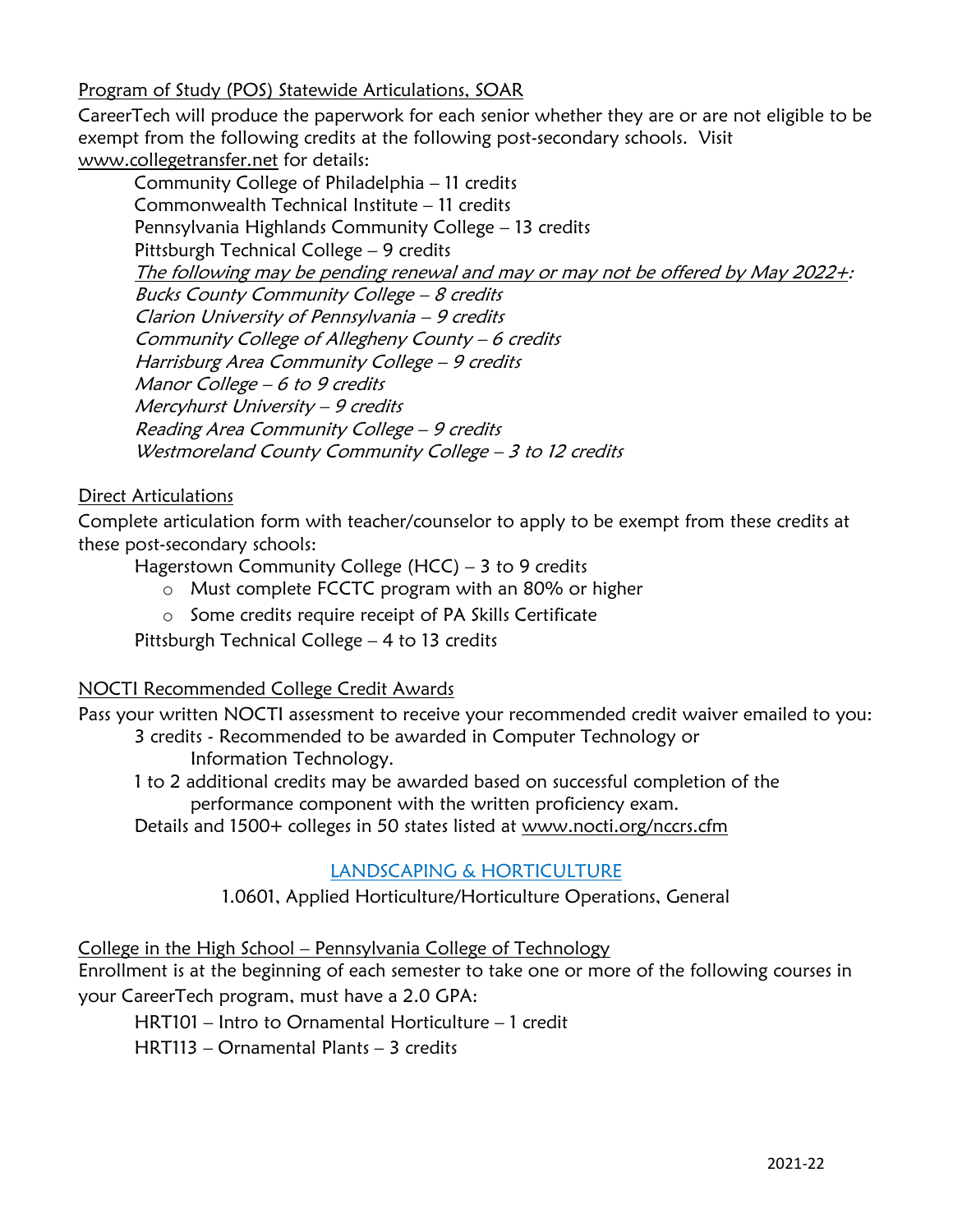Program of Study (POS) Statewide Articulations, SOAR

CareerTech will produce the paperwork for each senior whether they are or are not eligible to be exempt from the following credits at the following post-secondary schools. Visit [www.collegetransfer.net](http://www.collegetransfer.net/) for details:

Pennsylvania Highlands Community College – 11 credits The following may be pending renewal and may or may not be offered by May 2022+: Pennsylvania College of Technology – 10 credits

# NOCTI Recommended College Credit Awards

Pass your written NOCTI assessment to receive your recommended credit waiver emailed to you: 3 credits – Recommended to be awarded in Introduction to Horticulture.

1 to 2 additional credits may be awarded based on successful completion of the performance component and written proficiency exam.

Details and 1500+ colleges in 50 states listed at [www.nocti.org/nccrs.cfm](http://www.nocti.org/nccrs.cfm)

# MARKETING/WEB DESIGN

52.1801, Sales, Distribution, & Marketing

College in the High School – Pennsylvania College of Technology (pending) Enrollment is at the beginning of each semester to take one or more of the following courses in your CareerTech program, must have a 2.0 GPA:

BWM 150 – Introduction to Web Page Development – 3 credits

BIM 120 – Social Media in Business and Society – 3 credits (pending course approval)

# Program of Study (POS) Statewide Articulations, SOAR

CareerTech will produce the paperwork for each senior whether they are or are not eligible to be exempt from the following credits at the following post-secondary schools. Visit [www.collegetransfer.net](http://www.collegetransfer.net/) for details:

Harcum College – 9 credits Lackawanna College – 9 credits Pennsylvania Highlands Community College – 9 credits The following may be pending renewal and may or may not be offered by May 2022+: Commonwealth Technical Institute – 9 credits Harrisburg Area Community College – 3 credits Montgomery County Community College – 9 credits Mount Aloysius College – 9 credits Pittsburgh Technical College – 12 credits Westmoreland County Community College - 9 credits

# Direct Articulations

Complete articulation form with teacher/counselor to apply to be exempt from these credits at these post-secondary schools:

Academy for Media Productions – \$2000 tuition credit

Hagerstown Community College (HCC) – 1 to 4 credits

- o Must complete FCCTC Marketing/Web Design program
- o Must complete MGT 104 (Marketing) with a "C" or better

Pittsburgh Technical College – 4 credits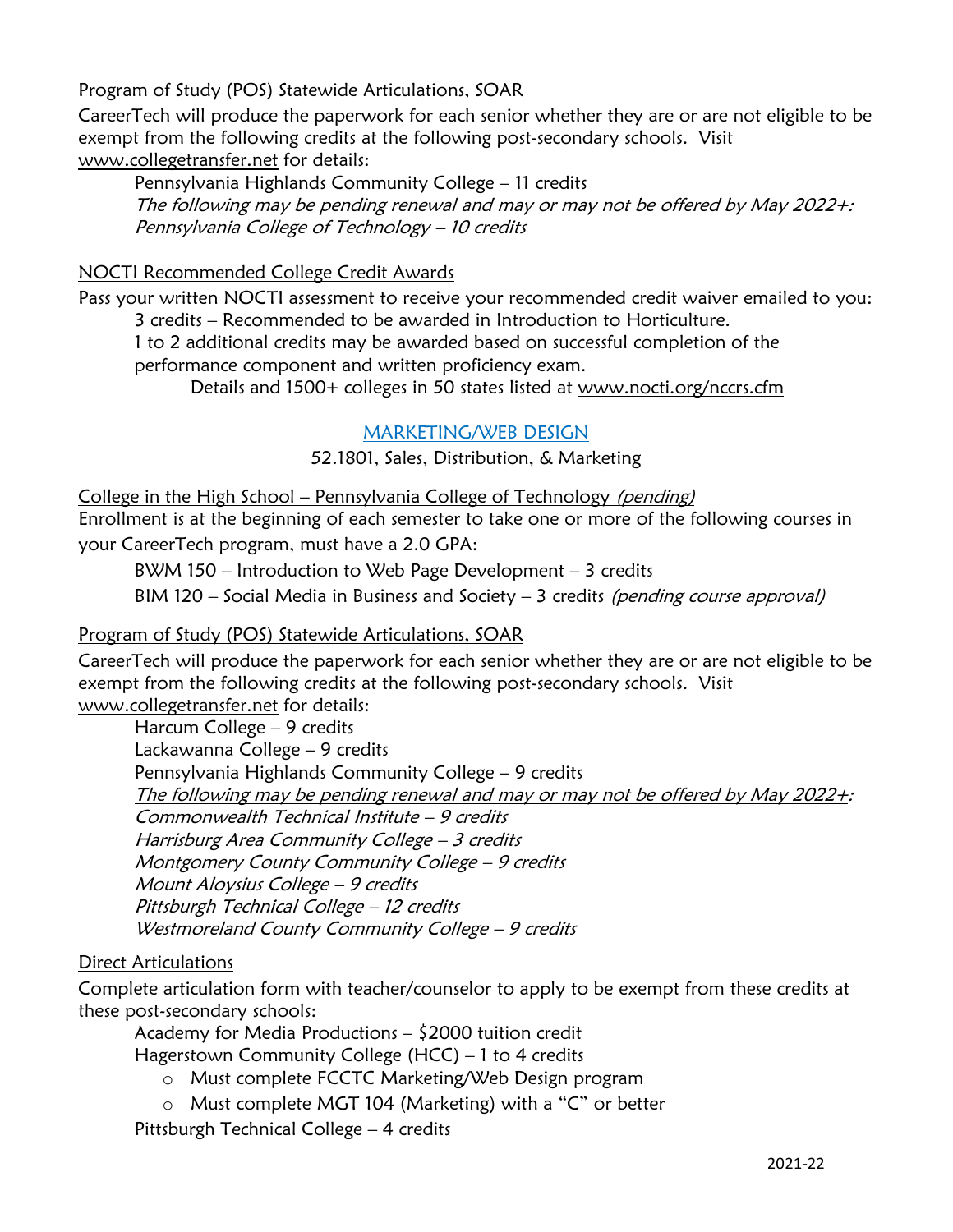# **MECHATRONICS**

#### 15.0403, Electromechanical Engineering Technology

College in the High School – Harrisburg Area Community College

Enrollment is at the beginning of each semester to take one or more of the following courses in your CareerTech program:

ELOC 153 – Fundamentals of Electricity – 4 credits ELOC 157 – Electrical Wiring  $1 - 4$  credits ELOC 172 – National Electric Code – 2 credits IA 201 – Motors & Controls – 4 credits

# Program of Study (POS) Statewide Articulations, SOAR

CareerTech will produce the paperwork for each senior whether they are or are not eligible to be exempt from the following credits at the following post-secondary schools. Visit [www.collegetransfer.net](http://www.collegetransfer.net/) for details:

Delaware County Community College – 11 credits Harrisburg Area Community College – 11 credits Lehigh Carbon Community College – 10 to 16 credits Northampton County Area Community College – 9 credits Pittsburgh Technical College – 14 credits Pittsburgh Technical College – 14 credits The following may be pending renewal and may or may not be offered by May 2022+: Clarion University of Pennsylvania – 9 credits Community College of Allegheny County – 12 credits Reading Area Community College – 12 credits

# Direct Articulations

Complete articulation form with teacher/counselor to apply to be exempt from these credits at this post-secondary schools:

Hagerstown Community College (HCC) – 3 to 16 credits

o Must complete FCCTC program with an 80% or higher

Pittsburgh Technical College – up to 18 credits

# NOCTI Recommended College Credit Awards

Pass your written NOCTI assessment to receive your recommended credit waiver emailed to you:

- 3 credits Recommended to be awarded in Electromechanical Engineering Technology.
- 1 to 2 additional credits may be awarded based on successful completion of the performance component.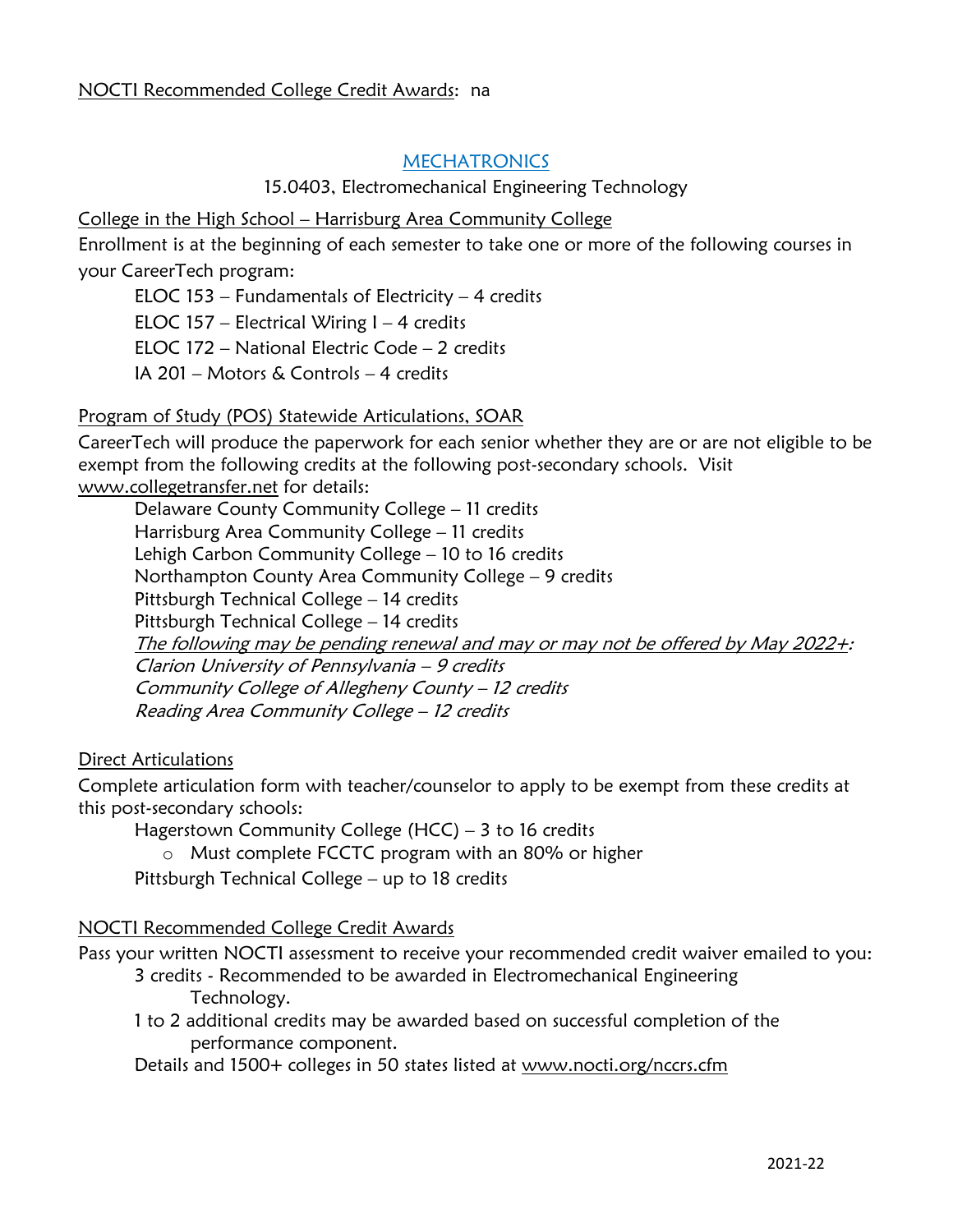# MEDICAL ASSISTING

51.0801, Medical/Clinical Assistant

College in the High School – Pennsylvania College of Technology (on hold) Enrollment is at the beginning of each semester to take one or more of the following courses in your CareerTech program, must have a 2.0 GPA:

MTR 104 – Basics of Medical Terminology – 3 credits (on hold until 2022-23 or later)

# Program of Study (POS) Statewide Articulations, SOAR

CareerTech will produce the paperwork for each senior whether they are or are not eligible to be exempt from the following credits at the following post-secondary schools. Visit [www.collegetransfer.net](http://www.collegetransfer.net/) for details:

Commonwealth Technical Institute – 9 credits Delaware County Community College – 9 credits The following may be pending renewal and may or may not be offered by May 2022+: [Community College of Allegheny County](http://www.collegetransfer.net/Tools/InstitutionInformation/tabid/63/Default.aspx?iid=414) – 5 credits Harcum College – 9 credits Harrisburg Area Community College – 9 credits Lakawanna College – 1 to 4 credits Lehigh Carbon Community College - 3 credits Montgomery County Community College, Central Campus – 3 credits Mount Aloysius College – 10 credits Northampton County Area Community College – 3 credits Pennsylvania Highlands Community College – 9 credits Westmoreland County Community College - 3 credits

Direct Articulations

Complete articulation form with teacher/counselor to apply to be exempt from these credits at these post-secondary schools:

Pittsburgh Technical College – 4 credits (pending renewal)

NOCTI Recommended College Credit Awards

Pass your written NOCTI assessment to receive your recommended credit waiver emailed to you: 3 credits - Recommended to be awarded in Medical Assisting.

1 to 2 additional credits may be awarded based on successful completion of the performance component with the written proficiency exam.

Details and 1500+ colleges in 50 states listed at [www.nocti.org/nccrs.cfm](http://www.nocti.org/nccrs.cfm)

# VETERINARY ASSISTANT

1.8301, Veterinary/Animal Health Technology/Technician & Veterinary Assistant

Program of Study (POS) Statewide Articulations, SOAR

CareerTech will produce the paperwork for each senior whether they are or are not eligible to be exempt from the following credits at the following post-secondary schools. Visit [www.collegetransfer.net](http://www.collegetransfer.net/) for details:

The following may be pending renewal and may or may not be offered by May 2022+: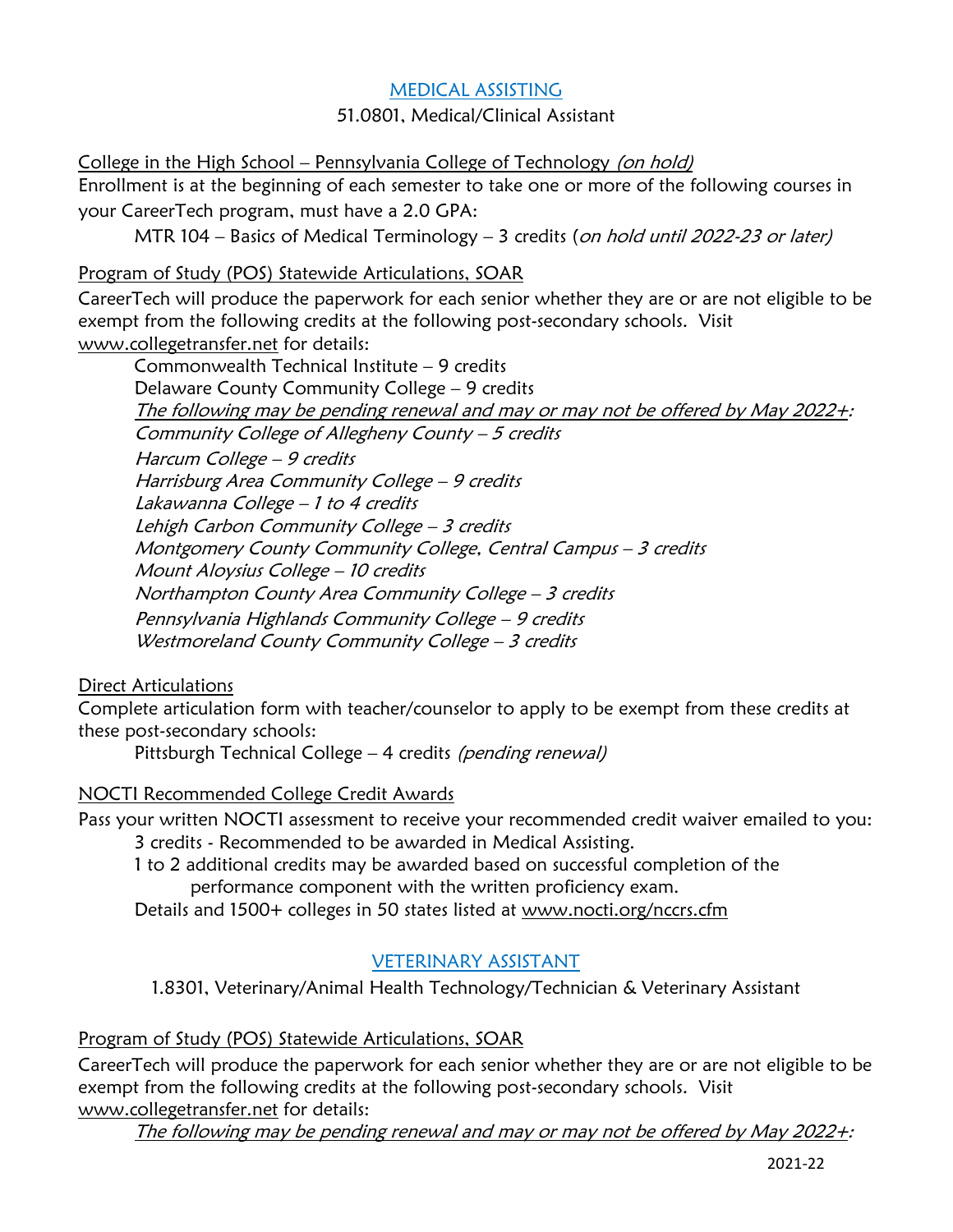Manor College – 1 credit Harcum College – 3 credits

Direct Articulations:

Complete articulation form with teacher/counselor to apply to be exempt from these credits at these post-secondary schools:

Harcum College, 3 credits California University of Pennsylvania, 3 credits

# NOCTI Recommended College Credit Awards

Pass your written NOCTI assessment to receive your recommended credit waiver emailed to you: 3 credits – Recommended to be awarded in Pre-Veterinary or Veterinary Science. Details and 1500+ colleges in 50 states listed at [www.nocti.org/nccrs.cfm](http://www.nocti.org/nccrs.cfm)

#### **WELDING**

48.0508, Welding Technician/Welder

College in the High School – Pennsylvania College of Technology (on hold until 2024-25))

Enrollment is at the beginning of each semester to take one or more of the following courses in your CareerTech program, must have a 2.0 GPA:

WELD 114 – Shielded Metal Arc I – 2 credits

WELD 116 – Shielded Metal Arc II – 2 credits

WELD 120 – Gas Metal Arc I – 2 credits

WELD 123 – Gus Tungsten Arc I – 2 credits

WELD 124 – Gas Metal Arc II – 2 credits

WELD 129 – Gas Tungsten Arc II – 2 credits

WELD 132 – Flux Cored – 2 credits

WELD 136 – Flux Cored II – 2 credits

# Program of Study (POS) Statewide Articulations, SOAR

CareerTech will produce the paperwork for each senior whether they are or are not eligible to be exempt from the following credits at the following post-secondary schools. Visit [www.collegetransfer.net](http://www.collegetransfer.net/) for details:

Delaware County Community College – 8 credits Greater Altoona Career & Technology Center – 9 credits Northampton Community College – 10 credits Thaddeus Stevens College of Technology – 9 credits The following may be pending renewal and may or may not be offered by May 2022+: Clarion University of PA – 9 credits Community College of Allegheny County – 6 to 9 credits Harrisburg Area Community College – 12 credits Pennsylvania College of Technology – 12 credits Pennsylvania Highlands Community College – 11 credits Westmoreland County Community College - 10 credits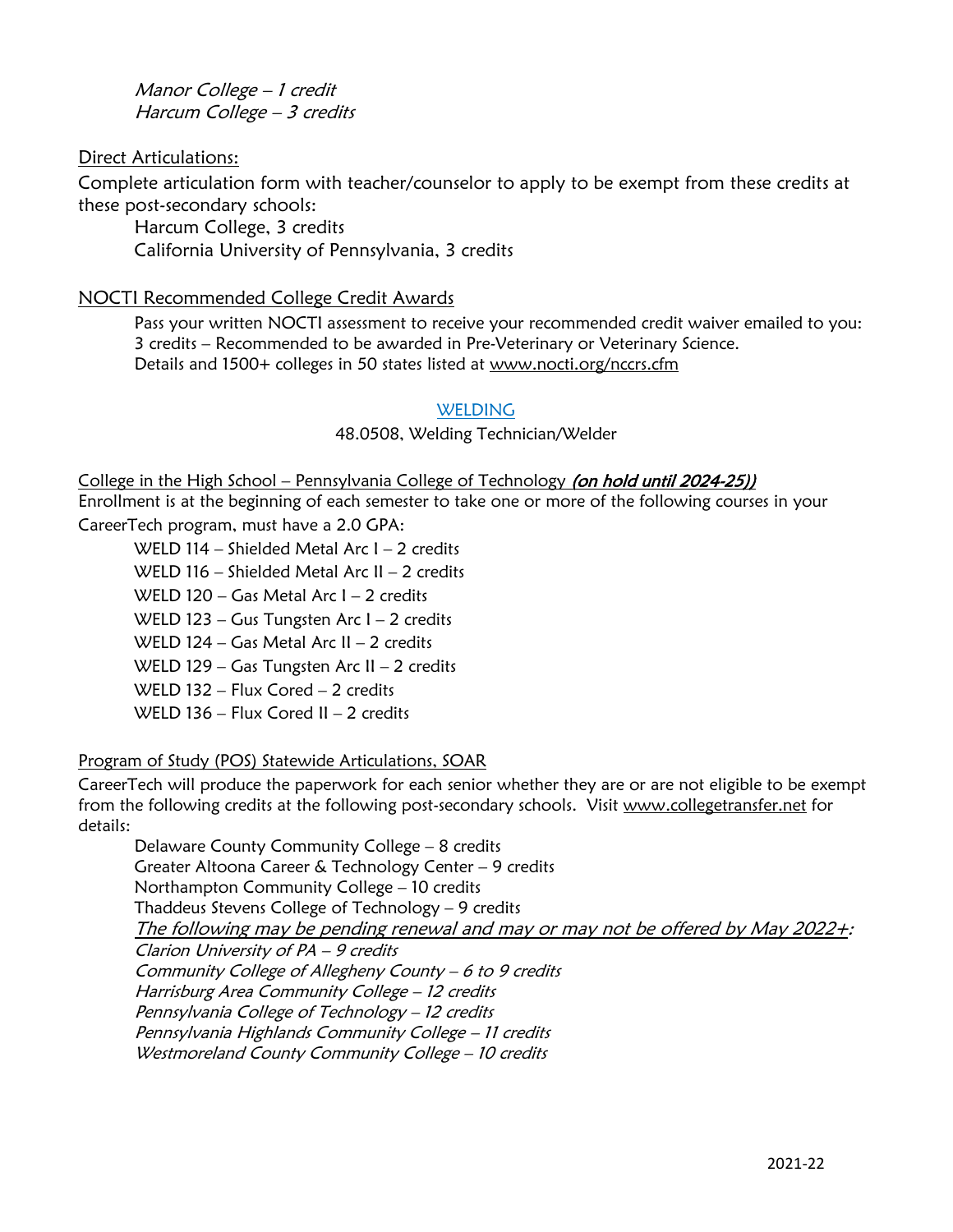Direct Articulations

Complete articulation form with teacher/counselor to apply to be exempt from these credits at this postsecondary schools:

Pittsburgh Technical College – up to 9 credits Triangle Tech – 1 to 16 credits

#### NOCTI Recommended College Credit Awards

Pass your written NOCTI assessment to receive your recommended credit waiver emailed to you:

3 credits – Recommended to be awarded in Manufacturing Technology, Metal Technology, or Welding Technology.

1 to 2 additional credits may be awarded based on successful completion of the performance component.

Details and 1500+ colleges in 50 states listed at [www.nocti.org/nccrs.cfm](http://www.nocti.org/nccrs.cfm)

# Franklin County Career and Technology Center - College Credits

An Articulation is a planned process of curriculum development, instructional strategies, and administrative procedures, which link educational agencies with other educational agencies or with industries. All CTE programs are responsible for providing articulations to students. Students can be credited with college coursework if they plan to continue their education at a post-secondary school that has an articulation agreement with FCCTC. College articulation agreements exist for FCCTC programs. We offer two types of articulation agreements: a) Statewide Articulation and b) Direct Articulation as described below. In addition, we offer c) College in the High School/Dual Enrollment and d) National College Credit Recommendation (NCCRS) through NOCTI.

# a. Students Occupationally and Academically Ready (SOAR) – Statewide Articulation

**The SOAR Statewide Articulation** is the career and technical POS educational plan that articulates the secondary career and technical programs to post-secondary degree, diploma, or certificate programs. SOAR programs lead students into a career pathway that align the secondary courses to a post-secondary program to complete a degree or certificate through a statewide articulation agreement. BCTE has established statewide articulation agreements with various post-secondary schools in PA, and a few outside of PA. Students who complete all POS competencies and meet other academic requirements are eligible for *FREE* college credit under this program if they complete 100% of the POS. For more information see flyer below, ask a school counselor, or go to: [http://www.education.pa.gov/K-](http://www.education.pa.gov/K-12/Career%20and%20Technical%20Education/Programs%20of%20Study/Pages/default.aspx#.V2hRn9XD-Uk)

[12/Career%20and%20Technical%20Education/Programs%20of%20Study/Pages/default.aspx#.V2hRn9XD-Uk](http://www.education.pa.gov/K-12/Career%20and%20Technical%20Education/Programs%20of%20Study/Pages/default.aspx#.V2hRn9XD-Uk)

**SOAR Program Agreement:** Articulation for *FREE* advanced credit transfer is made possible when Perkins-allocated postsecondary institutions and Pennsylvania secondary schools offering SOAR programs agree to the terms and conditions stated in the Perkins Statewide Articulation Agreement. This agreement outlines the general agreement conditions between secondary and postsecondary institutions and student qualification measures allowing for the student to acquire postsecondary education credits leading to an industry-recognized credential or certificate at the postsecondary level or an associate or baccalaureate degree.

#### **SOAR Advanced College Credit Opportunities:**

SOAR Programs offer qualifying students *FREE* advanced credit(s) with partnering postsecondary institutions in aligned CTE programs. To view current advanced credit opportunities articulated with postsecondary institutions, go to the equivalency search results at the following link:

<http://www.collegetransfer.net/Search/PABureauofCTESOARPrograms/tabid/3381/Default.aspx>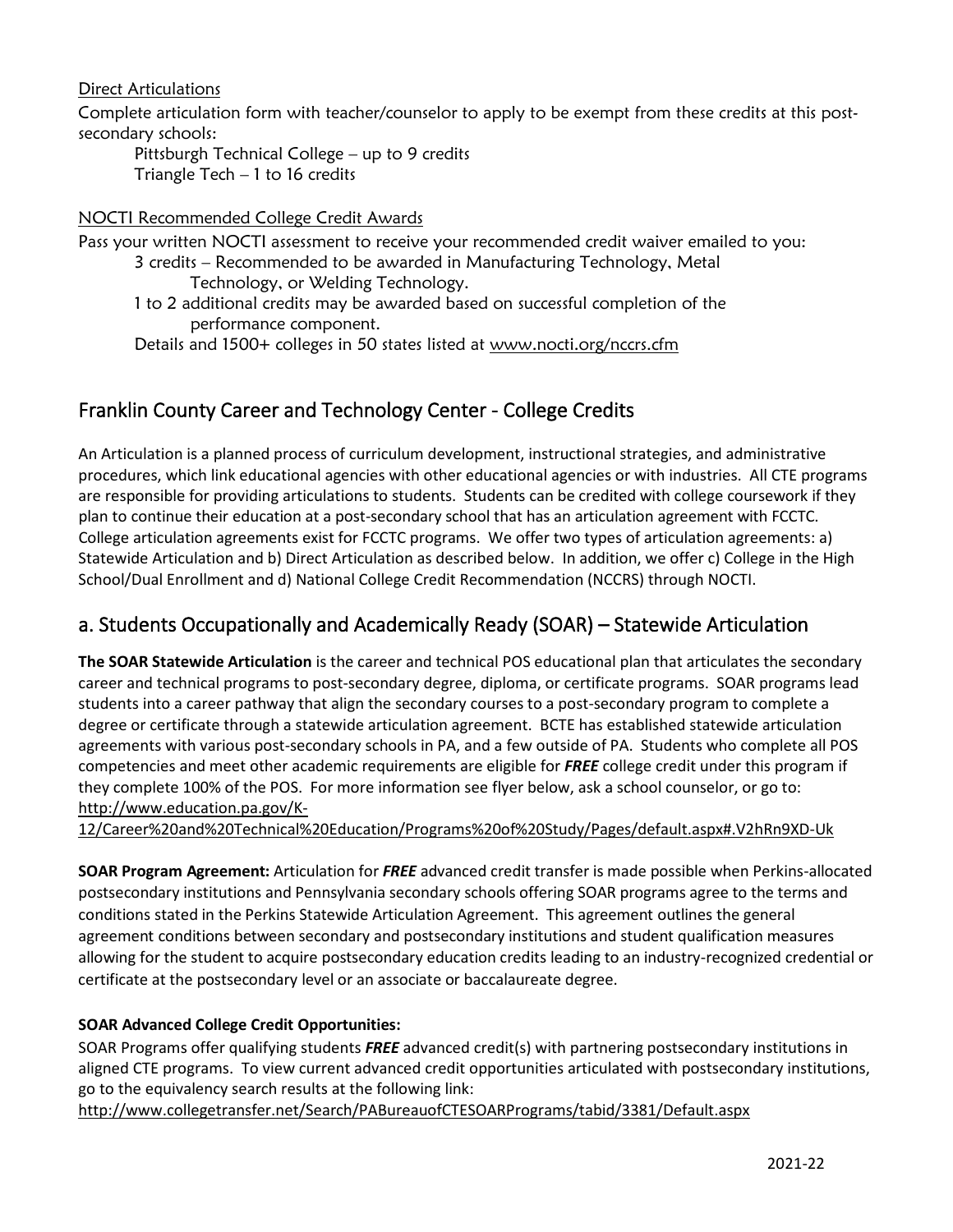To see the articulations for a specific FCCTC program use the drop-down arrow to select the Program of Study and then select the year of graduation then click search.

#### **SOAR Requirements and Documentation**

This Articulation Agreement and the awarding of *FREE* college-level credit or equivalent clock hours is acceptable for up to three (3) years after the student has graduated from the Program of Study at the Secondary School. In circumstances when a student delays entering a related Program of Study at the Postsecondary Institution beyond the three years may be handled by other Postsecondary Institution policies, such as credit by exam or prior learning assessment.

In order for students to be eligible for SOAR Articulation Agreement, the secondary CTE and Sending Schools and student must both complete all the listed criteria as outlined below:

#### **Under the terms and conditions of this Agreement and based on the following principles, college-level credit will be granted to students when all the student criteria listed below is achieved and proper documentation is submitted.**

#### **The CTE & Secondary School must:**

- A. Implement the approved PDE Program(s) of Study.
- B. Provide assessment of student competencies based upon performance standards as prescribed by the approved PDE Program of Study.
- C. Furnish documentation necessary to the Postsecondary Institution upon a student's written request. Documents should be student specific and should verify that the student meets all secondary requirements of the approved PDE Program of Study.
- D. Provide documentation to the postsecondary institution that must include each of the following items, if applicable
	- i. High School Diploma;
	- ii. Official Student Transcript;
	- iii. Secondary Competency Task List with the signature of a secondary school technical instructor;
	- iv. PA Certificate of Competency or PA Skills Certificate in technical program area and
	- v. Industry certifications earned

#### **Students must:**

- A. Earn a high school diploma, achieve a minimum 2.5 grade point average on a 4.0 scale in the technical courses and complete the Secondary School component of the approved PDE Program of Study.
- B. Achieve competent or advanced level on the Secondary School end-of-program assessment that is appropriate to the approved PDE Program of Study.
- C. Achieve proficiency on all of the approved PDE Program of Study Secondary Competency Task List.
- D. Furnish documentation necessary to the Postsecondary Institution upon written request. Documents should be student specific that verify that the student meets all secondary requirements of the approved PDE Program of Study.
- E. Provide documentation that must include the following items, if applicable:
	- i. High School Diploma;
	- ii. Official Student Transcript;
	- iii. Secondary Competency Task List with the signature of a secondary school technical instructor;
	- iv. PA Certificate of Competency or PA Skills Certificate in technical program area and
	- v. Industry certifications earned

For more information about Pennsylvania Statewide [Articulation](http://www.education.pa.gov/Documents/K-12/Career%20and%20Technical%20Education/Programs%20of%20Study/Articulations/Perkins%20Statewide%20Articulation%20Agreement.pdf) Agreement see the following link: Articulation [Agreement.](http://www.education.pa.gov/Documents/K-12/Career%20and%20Technical%20Education/Programs%20of%20Study/Articulations/Perkins%20Statewide%20Articulation%20Agreement.pdf) The process for ensuring that FCCTC fulfills all obligations related to this Agreement we will implement the following process.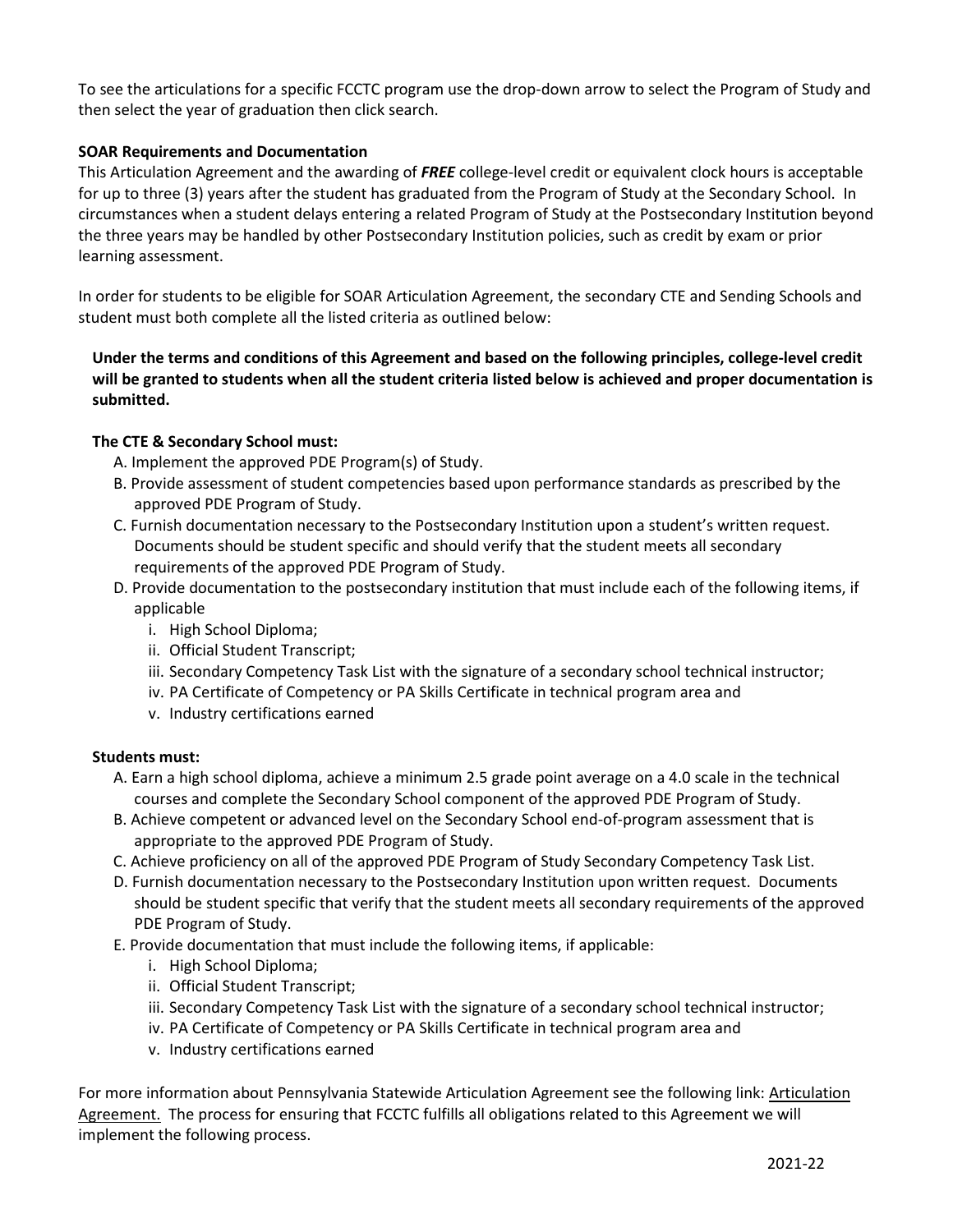- A. We will print a copy of all articulation agreements from [collegetransfer.net](http://www.collegetransfer.net/Search/PABureauofCTESOARPrograms/tabid/3381/Default.aspx) and post them in counseling office and each program for teacher and student awareness.
- B. CTE program teachers will work with counselor to complete the POS Perkins Statewide Articulation Agreement Documentation including POS Secondary Competency Task List (accessible as a pdf document at: [collegetransfer.net\)](http://www.collegetransfer.net/Search/PABureauofCTESOARPrograms/tabid/3381/Default.aspx) for each graduating student enrolled in their program each year at least 10 days before the end of each semester. The teacher will print and sign this document and forward the document to administration office for processing.
- C. The FCCTC and Sending School Counselors will assist teachers and provide requested information as needed to complete this documentation. The FCCTC Counselor will be responsible for filing a POS Perkins Statewide Articulation Agreement Documentation packet for each student in their permanent record and give the original to the sending school for completion of attachments. Sending school counselors are responsible for providing SOAR related documentation to students and post-secondary institutions upon request.

# b. Direct Articulation Agreements

Today's world is a globally competitive one. All Pennsylvania students must graduate from high school prepared for college and careers in our global economy. The FCCTC has created partnerships with area colleges that enable our students to earn *FREE* college credits and/or reduced tuition. These articulation agreements enable qualified high school students to enroll in college level courses at their technical school (CTE) during the regular school day by taking programs or courses that are duplicative with a course provided at designated post-secondary institutions.

#### **Each Direct Articulation Is Different:**

- 1) Students should contact the Post-Secondary Institutions for questions related to directly articulating credit. Schools currently participating:
	- a. Academy for Media Production
	- b. California University of Pennsylvania
	- c. Culinary Institute of America
	- d. Hagerstown Community College
	- e. Harcum College
	- f. Harrisburg Area Community College *(pending participation)*
	- g. McCann School of Business & Technology (*pending participation)*
	- h. Pittsburgh Technical College
	- i. Triangle Tech
	- j. University of Northwestern Ohio
- 2) Post-Secondary Schools and FCCTC identify courses that may be offered to qualified, capable students.
- 3) A CTE teacher, program, and school is approved to offer the course for articulated credit.
- 4) The FCCTC student applies for the articulated credit by completing the form provided in their classroom and or in the counseling office. The student must accomplish each requirement as detailed on the articulation form and each school has a different set of requirements.
- 5) The FCCTC student submits the form to the post-secondary school for articulation review.

#### **Goals and Benefits:**

- 1) Support students as they make the transition from high school to post-secondary education.
- 2) Increase student's access to postsecondary education and recognizes the student's academic achievement.
- 3) Provides students with the opportunity to enter post-secondary education with up to 16 or more articulated credits without unnecessary duplication of instruction and/or reduction in time necessary for completion of a post-secondary program.
- 4) Articulated college credits gives college-bound high school students a head start and eases the transition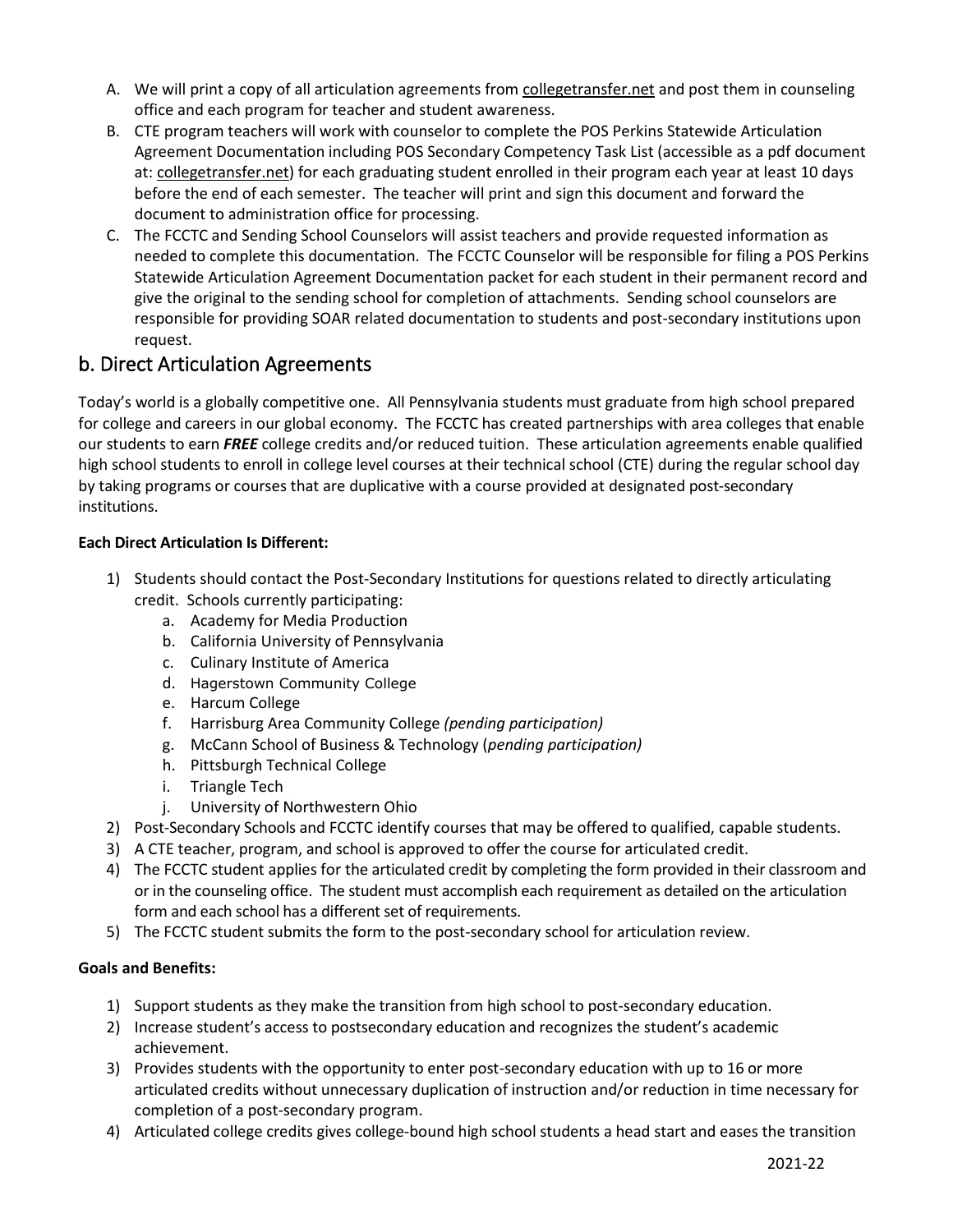from high school to college.

5) Articulated credit may save student money and time by not needing to take classes already taught at the high school level.

# c. Dual Enrollment/College in the High School

Today's world is a globally competitive one. All Pennsylvania students must graduate from high school prepared for college and careers in our global economy. The FCCTC has created partnerships with area colleges that enable our students to earn *FREE or reduced* college credits while simultaneously completing high school CTE programs of study. These articulation agreements enable qualified high school students to enroll in college level courses at their technical school (CTE) during the regular school day by taking programs or courses that are duplicative with a course provided at designated post-secondary institutions. These college level classes are offered during the school day and are offered at a reduced rate. They are taught by FCCTC program instructors, who serve as adjunct faculty, or in some cases the faculty from the college.

#### **How College in the High School Works**

- 1) Students may contact the Post-Secondary Institutions for questions related to receiving *FREE or reduced*  credits and transferring these credits. The phone numbers to call for help are listed below for each school:
	- a. HACC 717-337-3855 ext. 119903
	- b. Penn College 570-320-2400 ext. 7549
	- c. Wilson College (available in the future) 717-262-2002
- 2) HACC/Penn College/Wilson and FCCTC identify courses that may be offered to qualified, capable students.
- 3) A CTE teacher is approved and trained to teach the course.
- 4) The FCCTC student applies for the Dual Enrollment/College in the High School program and pays the required tuition and fees, if applicable.
- 5) At the end of the course the student receives a grade and/or notation for the course on both a HACC, HCC, Penn College or Wilson transcript and the high school/FCCTC record.

#### **Goals and Benefits:**

- 1) Prepare students for post-secondary success by giving them firsthand exposure to college-level work.
- 2) Support students as they make the transition from high school to post-secondary education.
- 3) Increase student's access to postsecondary education.
- 4) Dual Enrollment increases the rigor of the CTC curriculum.
- 5) Dual Enrollment provides students with the opportunity to enter post-secondary education with up to 18 **FREE or reduced** earned college credits.
- 6) Completing college credits gives college-bound high school students a head start and eases the transition from high school to college.

# d. National College Credit Recommendation Service (NCCRS) – through NOCTI

NOCTI collaborates with the National College Credit Recommendation Service (NCCRS) to evaluate all of its credentials. Experienced industry experts and professors evaluated the rigor of the NOCTI assessments to translate the content into college credit equivalencies. Directions to obtain the NOCTI Recommended *FREE*  College Credit are at this link:<http://www.nocti.org/nccrs.cfm>

List of cooperating colleges/universities, eligible assessments, assessment content, and *FREE* recommended credit:<http://www.nationalccrs.org/colleges-universities>

Details: